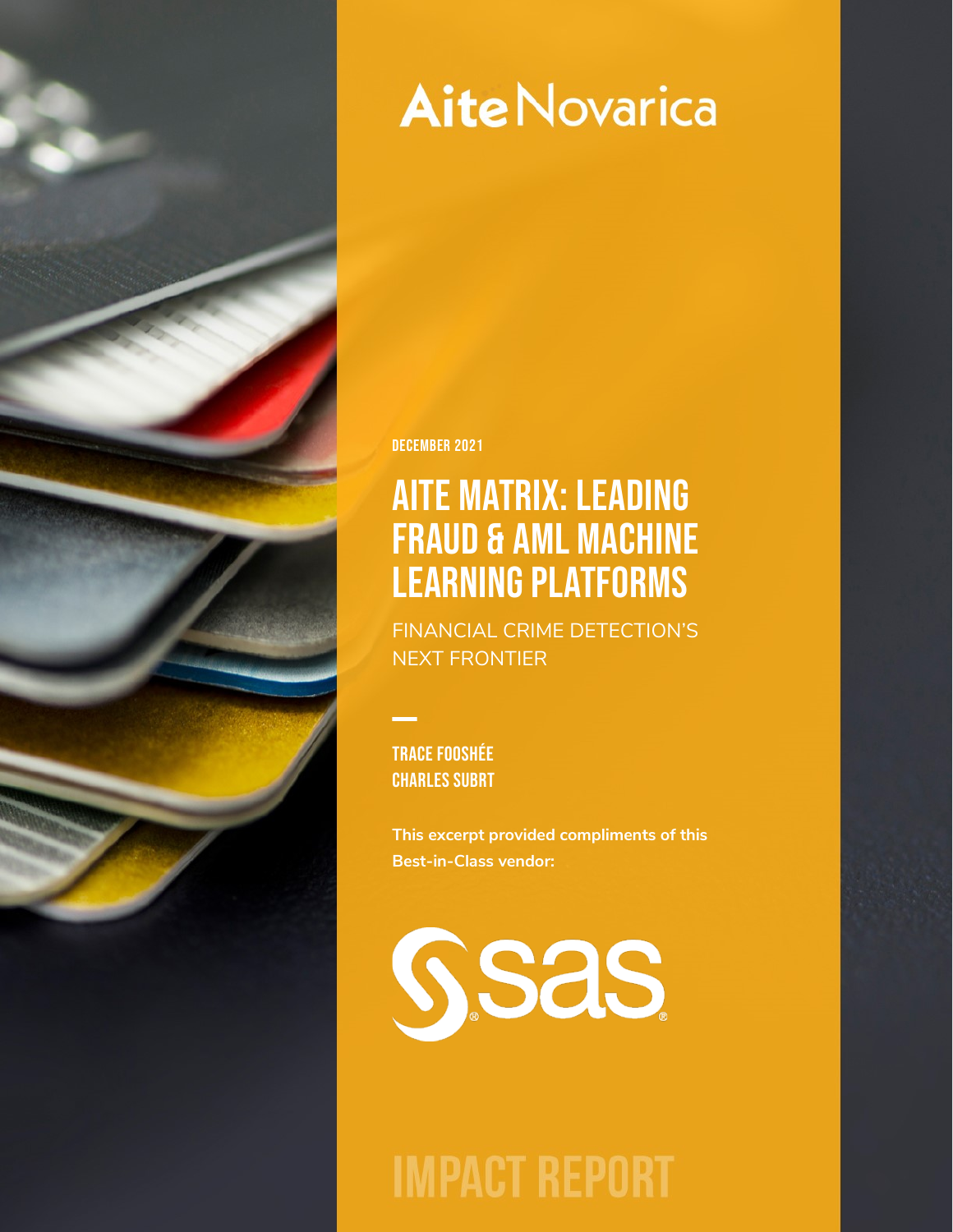# Table of Contents

| ANNUAL REVENUE ESTIMATES ANALYSIS 11      |
|-------------------------------------------|
|                                           |
|                                           |
|                                           |
| MACHINE I FARNING PRODUCTION INSTALLATION |
|                                           |
|                                           |
| THE AITE MATRIX COMPONENTS ANALYSIS18     |
|                                           |
|                                           |
|                                           |
|                                           |
|                                           |
|                                           |

# List of Figures

| FIGURE 1: ANNUAL REVENUE ESTIMATES ANALYSIS  12    |
|----------------------------------------------------|
|                                                    |
|                                                    |
|                                                    |
| FIGURE 5: MACHINE LEARNING PRODUCTION INSTALLATION |
|                                                    |

#### **IMPACT REPORT**

#### December 2021

# Aite Matrix: Leading Fraud & AML Machine Learning Platforms

Financial Crime Detection's Next Frontier

Trace Fooshée Charles Subrt

**Contract Contract State**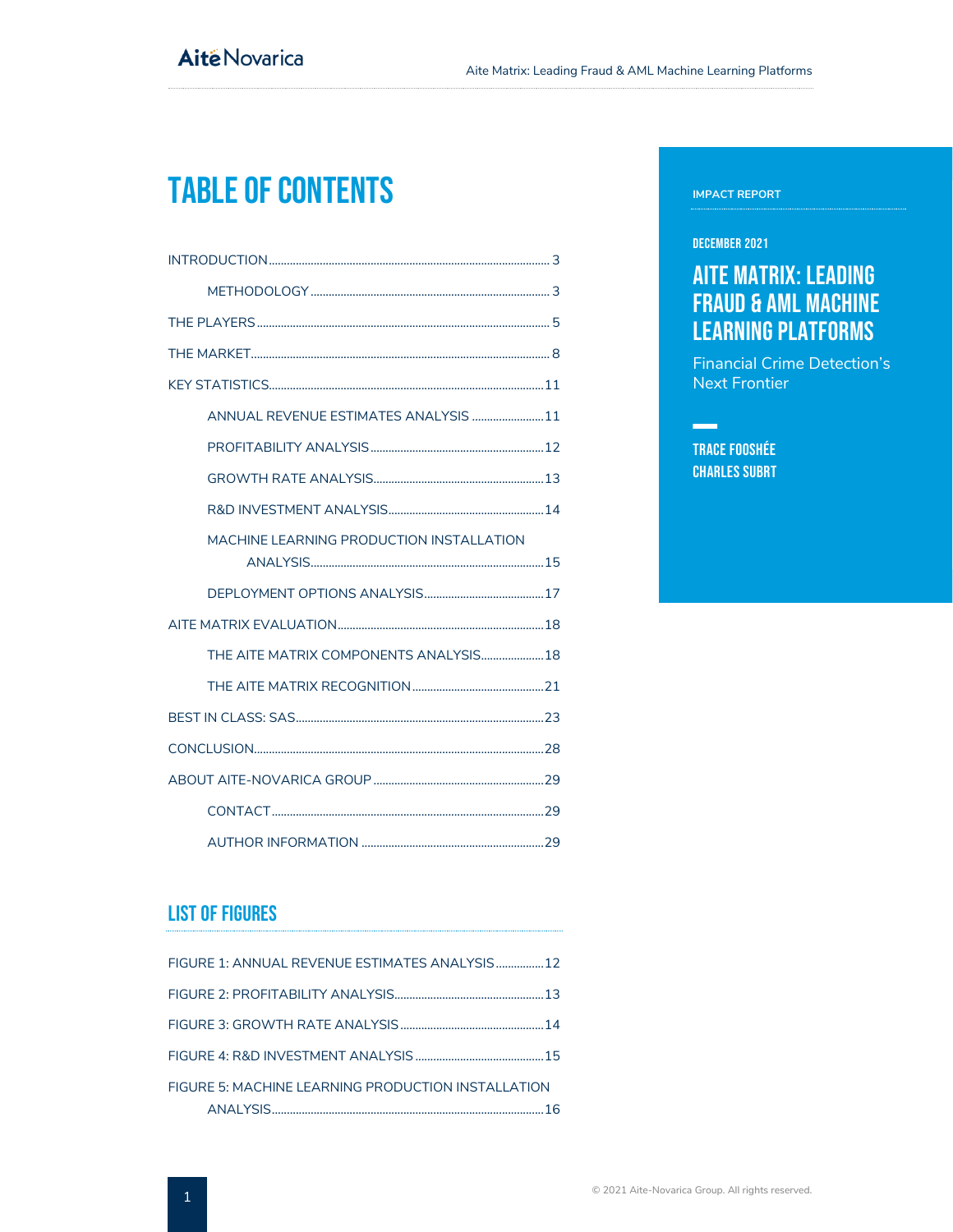# **Aité Novarica**

| FIGURE 6: AVERAGE NET NEW CLIENT WINS FOR MACHINE |
|---------------------------------------------------|
| LEARNING ANALYTICS PRODUCTION INSTALLATIONS16     |
|                                                   |
| FIGURE 8: AITE MATRIX COMPONENTS ANALYSIS BY HEAT |
| -18                                               |
| FIGURE 9: FRAUD AND AML MACHINE LEARNING PLATEORM |
|                                                   |

# List of Tables

|                                                                                          | Б. |
|------------------------------------------------------------------------------------------|----|
| TABLE B: MARKET TRENDS AND HOW THEY SHAPE THE<br>FRAUD AND AML MACHINE LEARNING MARKET 8 |    |
| TABLE C: KEY STRENGTHS AND IMPROVEMENT                                                   |    |
|                                                                                          |    |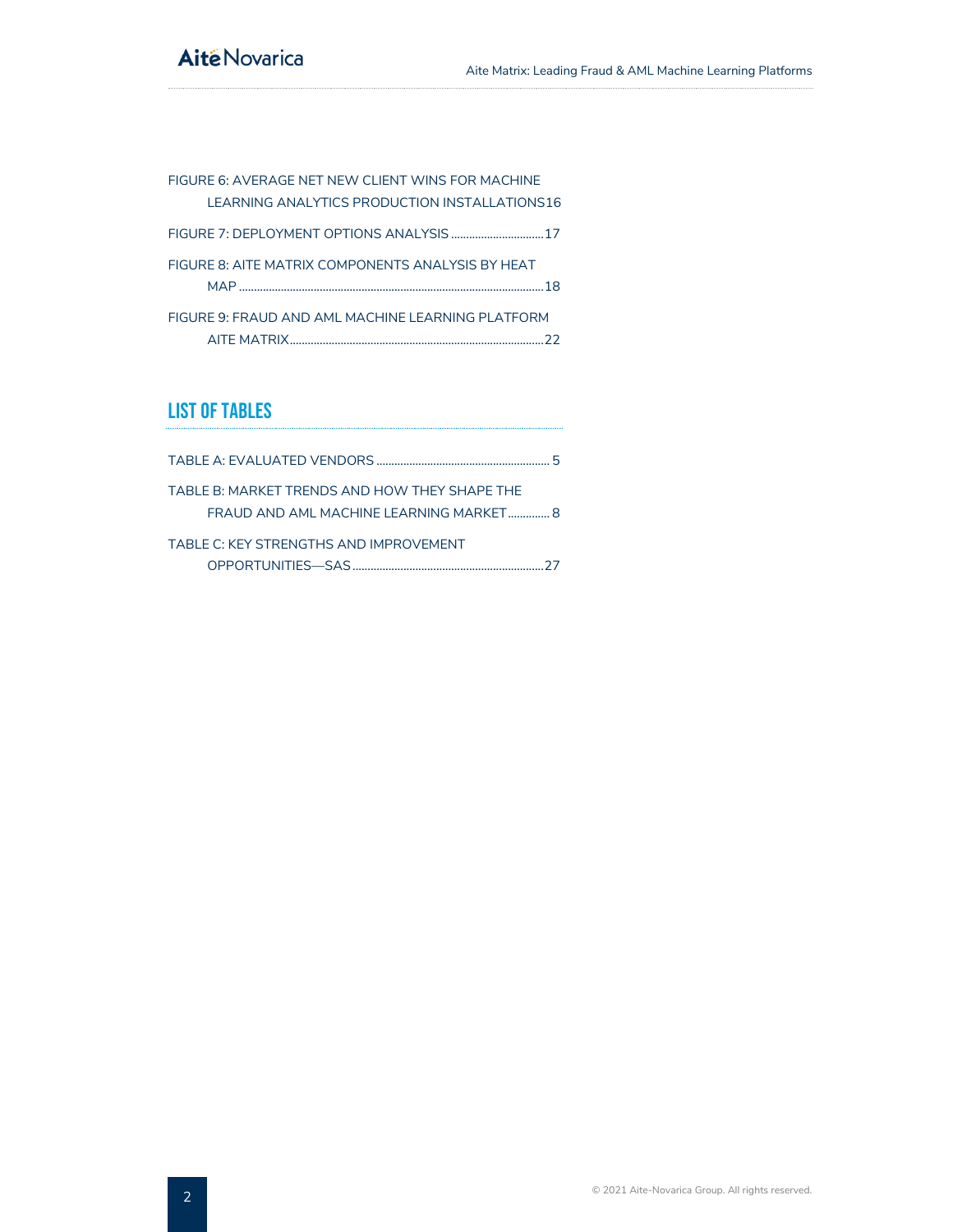# <span id="page-3-0"></span>**INTRODUCTION**

The impact that financial crime has on the financial services industry continues to expand and with it, the pressure to find innovative strategies and solutions for striking a more optimal balance between loss reduction, client experience, operating efficiency, and regulatory compliance. Fortunately, as the criminal elements have become better organized and more sophisticated, so too have the risk management strategies and, importantly, the detection systems and practices for disrupting the criminals' activities. As the adoption of advancements in applied analytics has propagated through the industry, fraud and AML have proven to be among the most appealing use cases in terms of return on investment. This has transformed the market for fraud and AML solutions and, in doing so, is reshaping how fraud and AML practitioners approach the design, development, and transformation of their control frameworks.

Among the most significant developments of this evolving market are the emergence of fraud and AML detection solutions that provide FIs with the ability to optimize the performance of their controls by way of applying advanced analytical techniques to discover, develop, test, deploy, and tune highly customized detection logic and policy administration. These machine learning platforms and ecosystems have created a new segment of the market for fraud and AML detection solutions.

This Impact Report explores the evolving market for these fraud and AML detection solutions as well as the factors that FIs should consider in their pursuit of transforming their control frameworks. This Impact Report also compares and contrasts the leading vendors' offerings and strategies, and it highlights their primary strengths and challenges. Finally, to help FIs make more informed decisions as they select new technology partners, this report recognizes specific vendors for their strengths in critical areas.

## <span id="page-3-1"></span>**METHODOLOGY**

Leveraging the Aite Matrix, a proprietary Aite-Novarica Group vendor assessment framework, this Impact Report evaluates the overall competitive position of each vendor, focusing on vendor stability, client strength, product features, and client services. The following criteria were applied to develop a list of vendors for participation: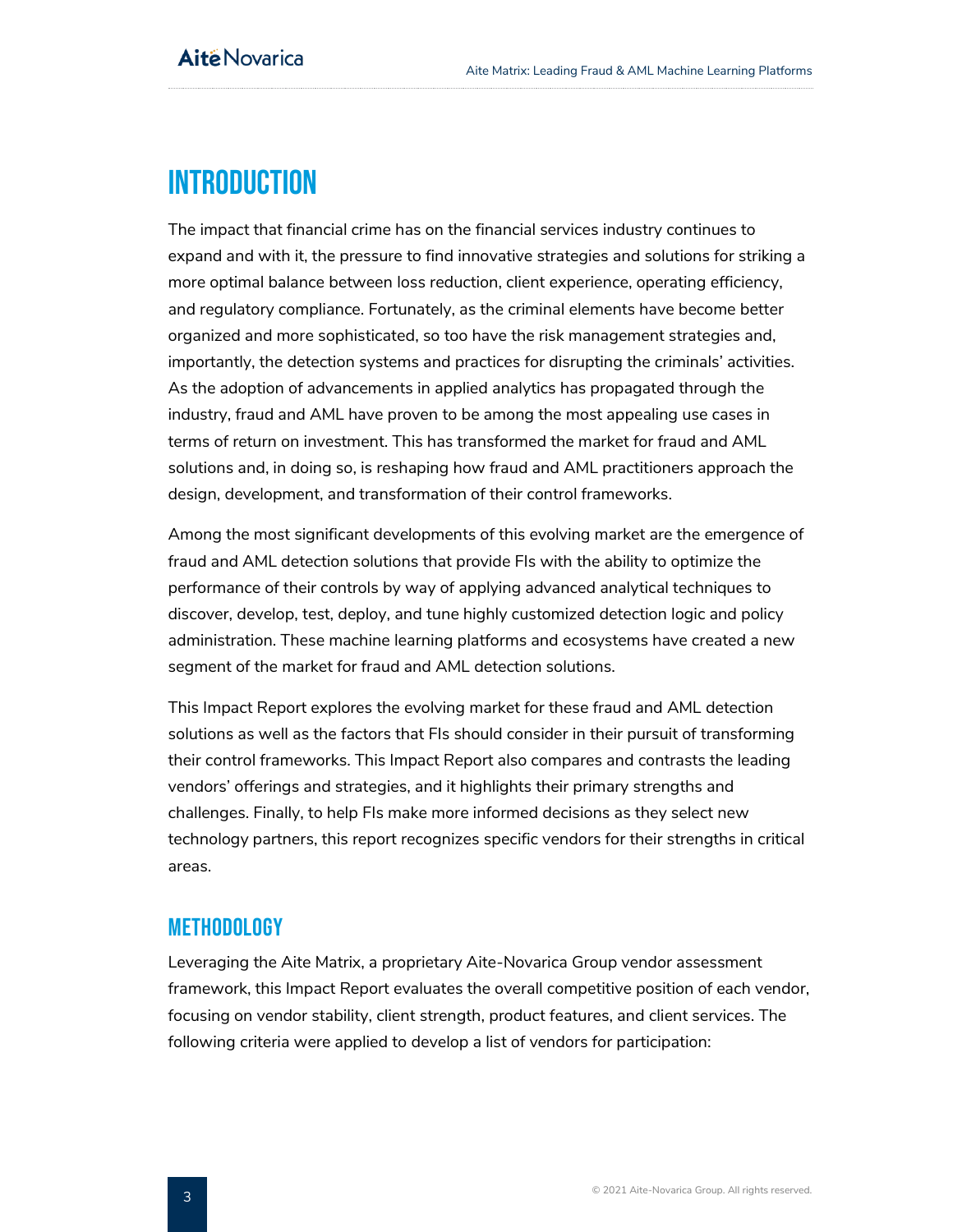- Each participating vendor must have in production fraud and AML detection deployments in financial services, and its platforms must be able to support the deployment of (and have in production) customized machine learning analytics across multiple fraud and AML use cases.
- Each participating vendor must be able to support supervised and unsupervised model development, native custom model development authoring environments, the capacity to import and export custom model coding, on-premises and cloud-based deployments, and a robust set of APIs that enable external systems to trigger runtime execution of risk scoring tests that output results in real time.
- Each participating vendor must have had more than US\$25 million in annual revenue in one of the last two prior years.

Participating vendors were required to complete a detailed product request for information (RFI) composed of both qualitative and quantitative questions, conduct a product briefing and demo, and provide active client references.

To further develop an overview of the trends and capabilities shaping the fraud and AML machine learning solution market, additional information to produce this Impact Report was collected through surveys and interviews with financial crime executives at FIs across the globe, along with desk research.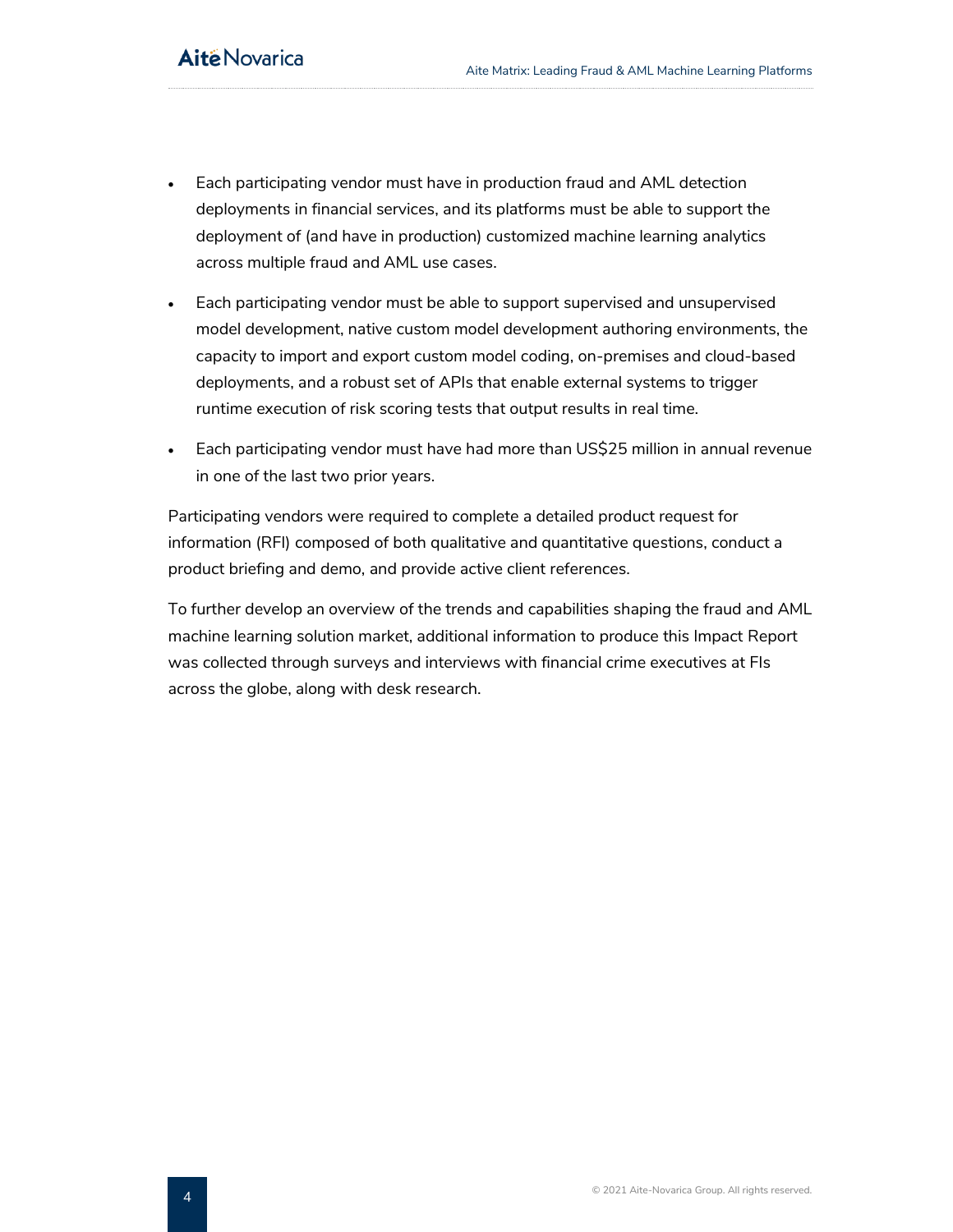# <span id="page-5-0"></span>The Players

This section presents comparative data and profiles for the individual vendors that were formally assessed in this Aite Matrix evaluation. This is by no means an exhaustive list of vendors, and firms looking to undergo a vendor selection process should conduct initial due diligence prior to assembling a list of vendors appropriate for their own unique needs. Table A presents basic vendor information for the evaluated solutions.

| <b>FIRM</b>                    | <b>HEADQUARTERS</b>              | <b>YEARS IN</b><br><b>BUSINESS</b> | <b>TARGET MARKET</b>                                                                                                                                                         | <b>NUMBER OF</b><br><b>EMPLOYEES</b> | <b>NUMBER OF</b><br><b>MACHINE</b><br><b>LEARNING</b><br><b>CLIENTS</b> |
|--------------------------------|----------------------------------|------------------------------------|------------------------------------------------------------------------------------------------------------------------------------------------------------------------------|--------------------------------------|-------------------------------------------------------------------------|
| <b>ACI</b><br><b>Worldwide</b> | Miami, Florida                   | 46                                 | Issuers, processors,<br>intermediaries.<br>acquirers, merchants,<br>central infrastructures,<br>and payment service<br>providers-covering<br>the entire payment<br>ecosystem | 4,000                                | 220                                                                     |
| <b>DataVisor</b>               | Mountain<br>View,<br>California, | $\overline{7}$                     | Financial services,<br>insurance, airline,<br>telecom, internet,<br>e-commerce, and<br>marketplaces                                                                          | Over 140                             | 75                                                                      |
| Featurespace                   | Cambridge,<br>U.K.               | 13                                 | Fls, issuing and<br>acquiring processors,<br>and insurance and<br>gaming firms                                                                                               | 334                                  | 44                                                                      |
| Feedzai                        | San Mateo,<br>California         | 12                                 | Fls, large merchants,<br>issuing processors,<br>and acquiring<br>processors                                                                                                  | 500                                  | 67                                                                      |

#### <span id="page-5-1"></span>**TABLE A: EVALUATED VENDORS**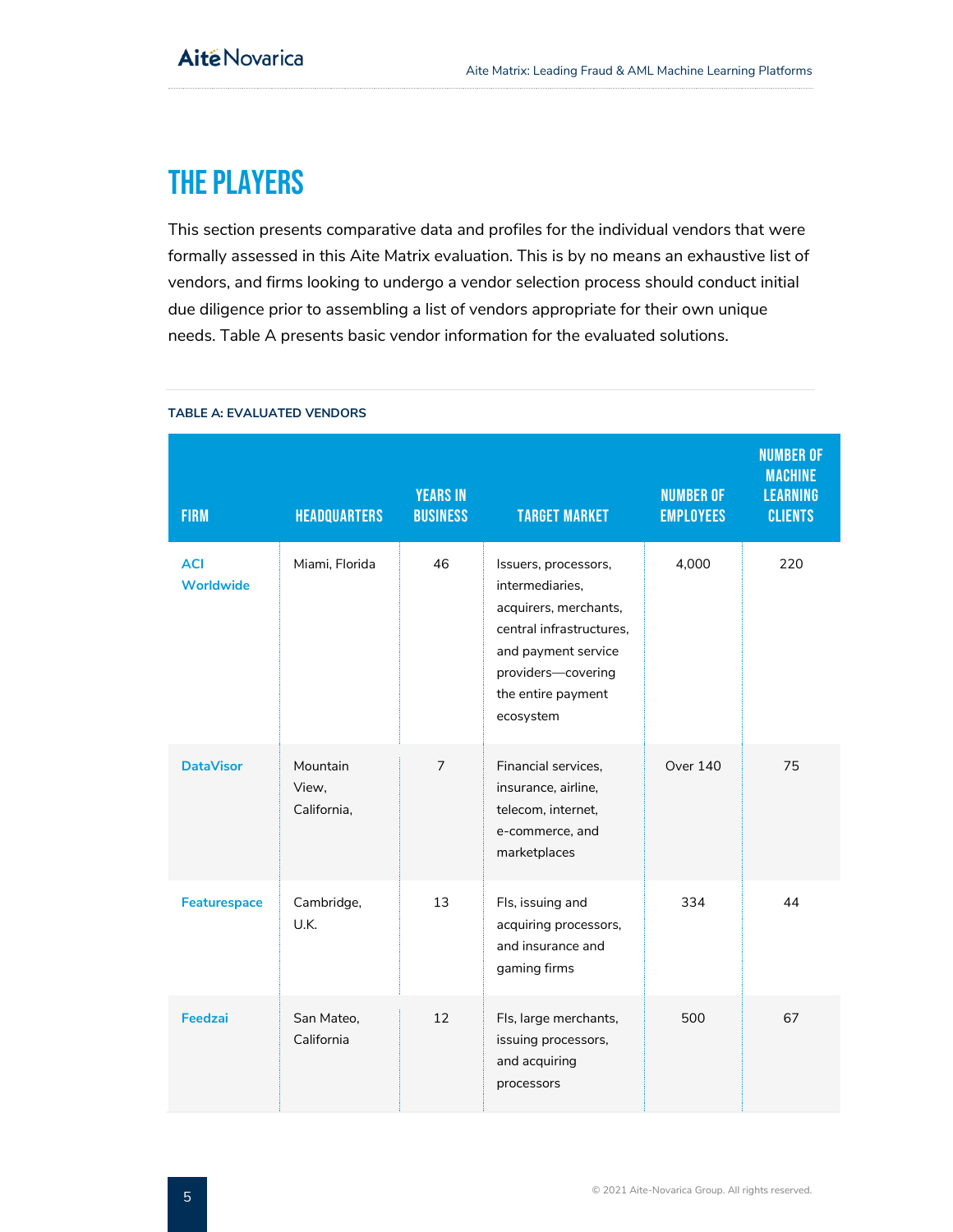| <b>FIRM</b>                                          | <b>HEADQUARTERS</b>                   | <b>YEARS IN</b><br><b>BUSINESS</b> | <b>TARGET MARKET</b>                                                                                                                                                                                                | <b>NUMBER OF</b><br><b>EMPLOYEES</b> | <b>NUMBER OF</b><br><b>MACHINE</b><br><b>LEARNING</b><br><b>CLIENTS</b> |
|------------------------------------------------------|---------------------------------------|------------------------------------|---------------------------------------------------------------------------------------------------------------------------------------------------------------------------------------------------------------------|--------------------------------------|-------------------------------------------------------------------------|
| <b>GBG</b>                                           | United<br>Kingdom                     | 31                                 | Banks, fintech firms,<br>building societies,<br>credit unions, digital<br>banks, remittance,<br>person-to-person<br>lending, auto finance<br>and auto leasing, and<br>insurance                                     | 1,000                                | 3                                                                       |
| <b>INFORM</b>                                        | Aachen,<br>Germany                    | 51                                 | Banking, payment<br>service providers,<br>insurance, and<br>telecommunications                                                                                                                                      | 850                                  | 75                                                                      |
| <b>ISoft</b>                                         | Saint Aubin,<br>Paris, France         | 31                                 | Fls, payments<br>processors, insurance,<br>and e-commerce<br>merchants as well as<br>governments                                                                                                                    | 60                                   | <b>Not</b><br>disclosed                                                 |
| <b>LexisNexis</b><br><b>Risk</b><br><b>Solutions</b> | Alpharetta,<br>Georgia                | 21                                 | Fls, healthcare,<br>insurance, payment<br>processors,<br>government,<br>hospitality/gaming,<br>communications.<br>mobile, media, utilities,<br>social media, software<br>services, money<br>transfer, and logistics | 9,000                                | <b>Not</b><br>disclosed                                                 |
| <b>NetGuardians</b>                                  | Yverdon-les-<br>Bains,<br>Switzerland | 11                                 | Top-tiered banks<br>(through partners and<br>the standard solution)                                                                                                                                                 | Over 90                              | 53                                                                      |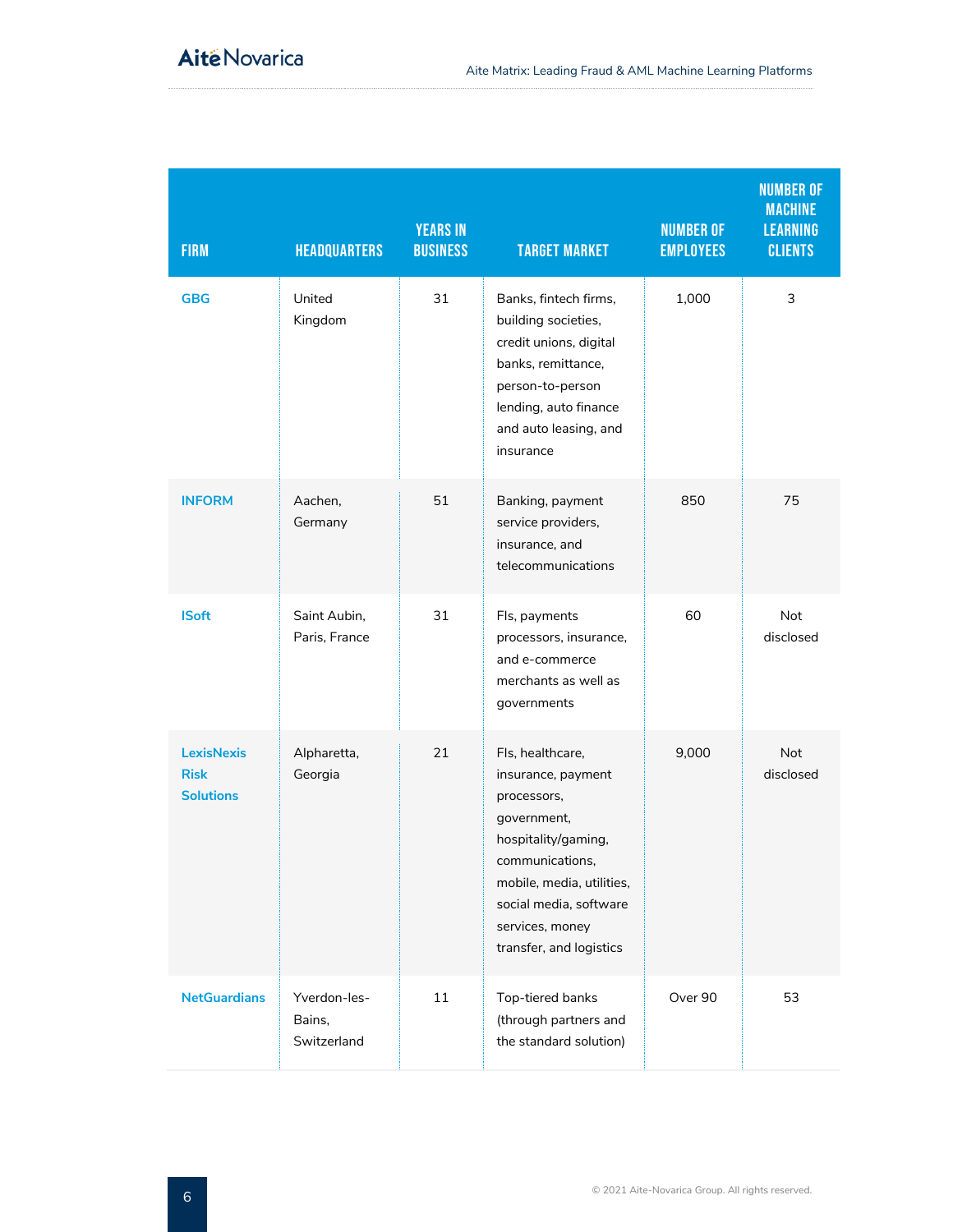| <b>FIRM</b>                    | <b>HEADQUARTERS</b>     | <b>YEARS IN</b><br><b>BUSINESS</b> | <b>TARGET MARKET</b>                                                                                           | <b>NUMBER OF</b><br><b>EMPLOYEES</b> | <b>NUMBER OF</b><br><b>MACHINE</b><br><b>LEARNING</b><br><b>CLIENTS</b> |
|--------------------------------|-------------------------|------------------------------------|----------------------------------------------------------------------------------------------------------------|--------------------------------------|-------------------------------------------------------------------------|
| <b>NICE</b><br><b>Actimize</b> | Hoboken, New<br>Jersey  | 22                                 | Fls, credit unions,<br>insurers, midsize to<br>small businesses,<br>payments providers,<br>gaming, and casinos | Over 1,600                           | 430                                                                     |
| <b>SAS</b>                     | Cary, North<br>Carolina | 45                                 | Fls, issuing<br>processors, acquiring<br>processors, and<br>merchants                                          | 13,939                               | 120                                                                     |

Source: Vendors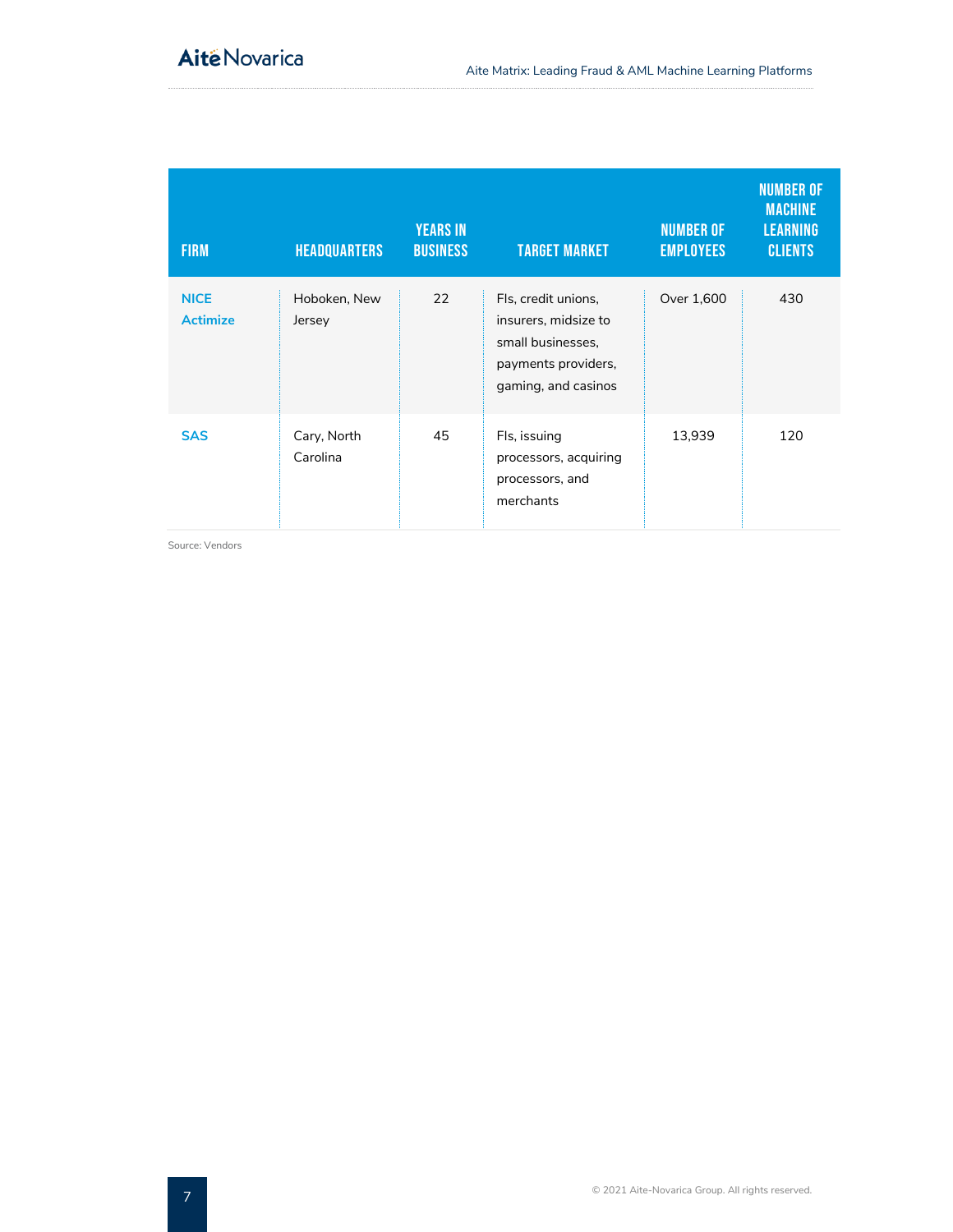# <span id="page-8-0"></span>The Market

The tide of financial crime continues to rise and with it, a continued increase in market activity for detection solutions in general. As more FIs seek to transform their legacy control frameworks into those that more closely resemble the emerging control framework model, machine learning platforms will likely enjoy an increasing share of the overall market, though much of this adoption will likely be additive rather than cannibalistic.

The following market trends are shaping the present and future of the market for fraud and AML machine learning platform solutions (Table B).

| <b>MARKET TREND</b>                                                                                                                 | <b>IMPACT</b>                                                                                                                                                                                                                                                                                                                                                                                                                                                                                                              |
|-------------------------------------------------------------------------------------------------------------------------------------|----------------------------------------------------------------------------------------------------------------------------------------------------------------------------------------------------------------------------------------------------------------------------------------------------------------------------------------------------------------------------------------------------------------------------------------------------------------------------------------------------------------------------|
| Demand is strong and growing for platform and<br>ecosystem-based risk engines that are<br>abstracted from signal detection systems. | FIs that have the resources and capabilities to<br>support transforming their legacy control<br>frameworks with machine learning platforms and<br>ecosystems will enjoy benefits from<br>improvements to detection rates, accuracy, and<br>operating efficiency that outpace the benefits<br>from making incremental improvements to legacy<br>control framework models.                                                                                                                                                   |
| The number of vendor solutions has been<br>increasing as the scope and sophistication of<br>financial crime expand.                 | As control frameworks have expanded to mitigate<br>risks, solution providers have sought to meet<br>expanding demand through innovations in their<br>core technology, how they position themselves in<br>the control framework, and which segments of<br>the market they emphasize. Practitioners have<br>responded by rethinking relevant use cases and<br>the overall control framework models. Moreover.<br>the overall scope of the market has expanded to<br>include nonfinancial organizations such as<br>merchants. |

#### <span id="page-8-1"></span>**TABLE B: MARKET TRENDS AND HOW THEY SHAPE THE FRAUD AND AML MACHINE LEARNING MARKET**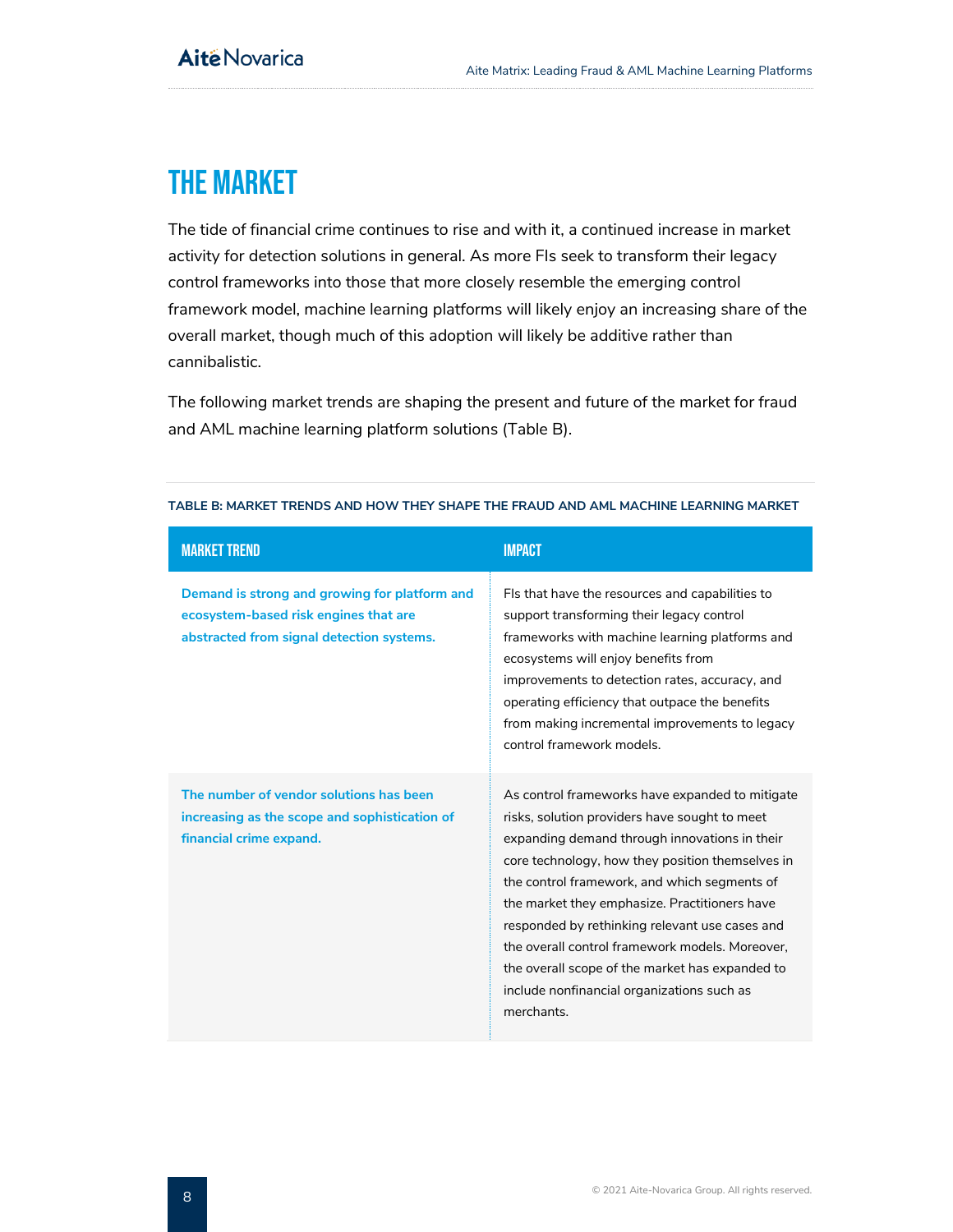## MARKET TREND **IMPACT**

**The barriers that have inhibited FIs from adopting and maturing their capacity to leverage advanced analytical techniques will remain a headwind to adoption but will diminish as vendors improve model development automation and guidance.** 

**Differences between fraud and AML (e.g., financial crime operational structures, ownership, needs, regulatory context) have driven divergent approaches to how solution providers approach the market.**

**Differences in the needs, resources, and risk appetites of big and small financial organizations have played (and will continue to play) a huge role in how the market is structured.**

**One of the biggest drivers in innovation has been the adoption and proliferation of applied analytics and advancements among both the practitioners and the solution providers in terms of the degree to which they use and benefit from these practices.**

The market for machine learning platforms and, perhaps especially, ecosystems will expand as an increasing number of FIs mature their nascent data science capabilities and as more vendors continue to advance model development automation, guidance, and documentation features.

As the convergence movement and control framework models, along with experience with emerging segments of those models (like those that leverage machine learning), continue to mature, an increased adoption of solutions that support a cohesive approach and a more robust range of use cases is likely.

As the needs among smaller, midsize, and larger institutions mature, the approaches that solution providers take will get more nuanced as niches emerge and market opportunities are exposed. As differences solidify and the niches stabilize, so too will the smaller segments of the market and the players in it.

Many firms want the benefits of applying advanced analytics without spending the time and money necessary to mature their capacity to develop and manage the data science. Taken as a discrete group, these firms represent a segment of the market that is interested in prepackaged offerings that feature lower costs and increased time to value, often at the expense of less agility and flexibility in terms of use cases or functionality. This has been a significant driver behind Software-as-a-Service (SaaS) offerings and the increasing push for offerings targeting the non-data scientist.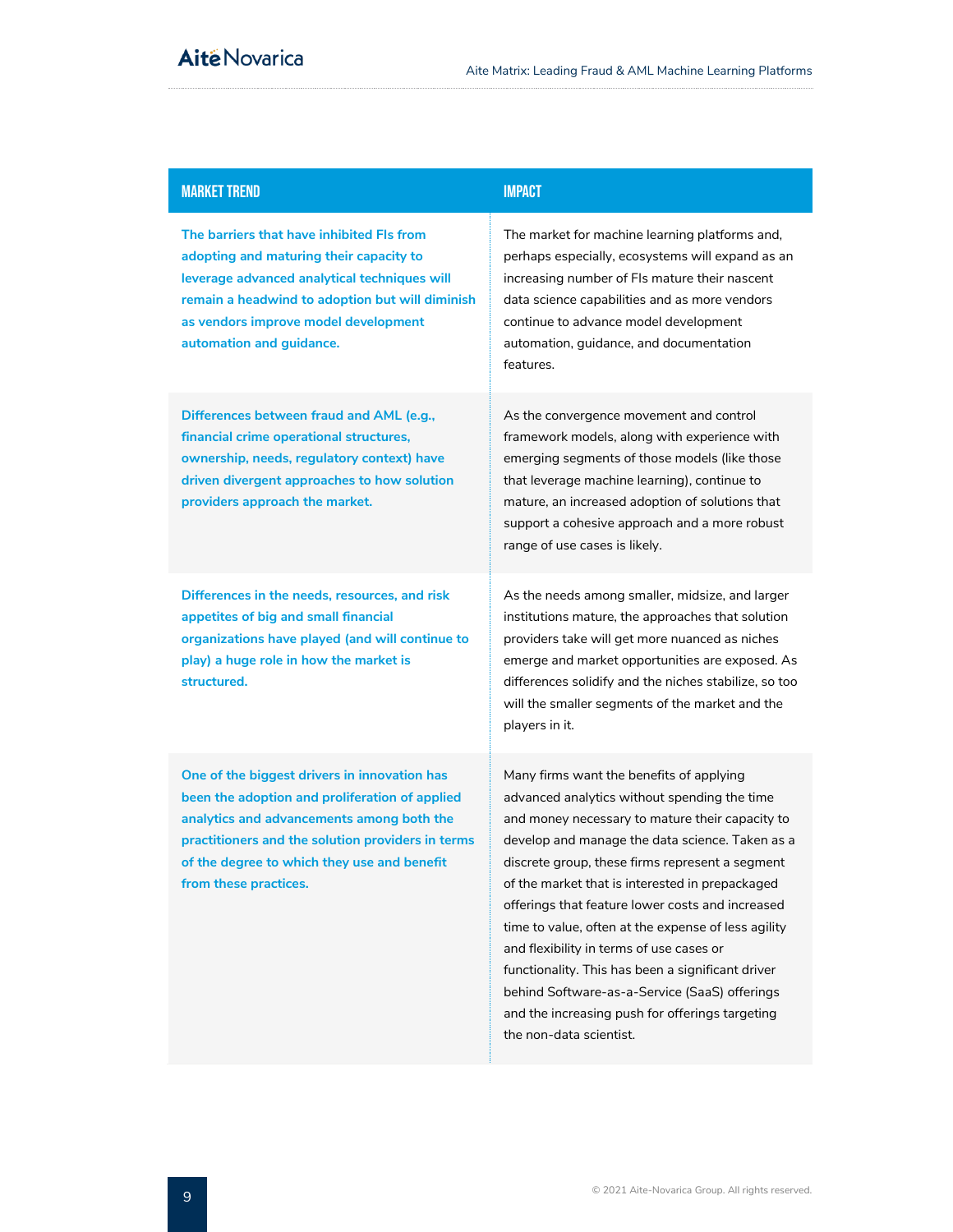# **Aité Novarica**

## MARKET TREND AND THE RESERVE TO A 200 MINUTES OF THE RESERVE TO A 200 MINUTES OF THE RESERVE TO A 200 MINUTES

**Regulators are becoming less averse to the adoption of advanced detection systems, such as those that machine learning platforms and ecosystems leverage. Yet, along with increased adoption of solutions with advanced analytics has come the need to provide more transparency for regulators.**

Receding concerns over the use of machine learning modeling to manage detection logic and the continually maturing nature of model risk management processes will add fuel to the additive growth in the market for machine learning platforms and ecosystems.

Source: Aite-Novarica Group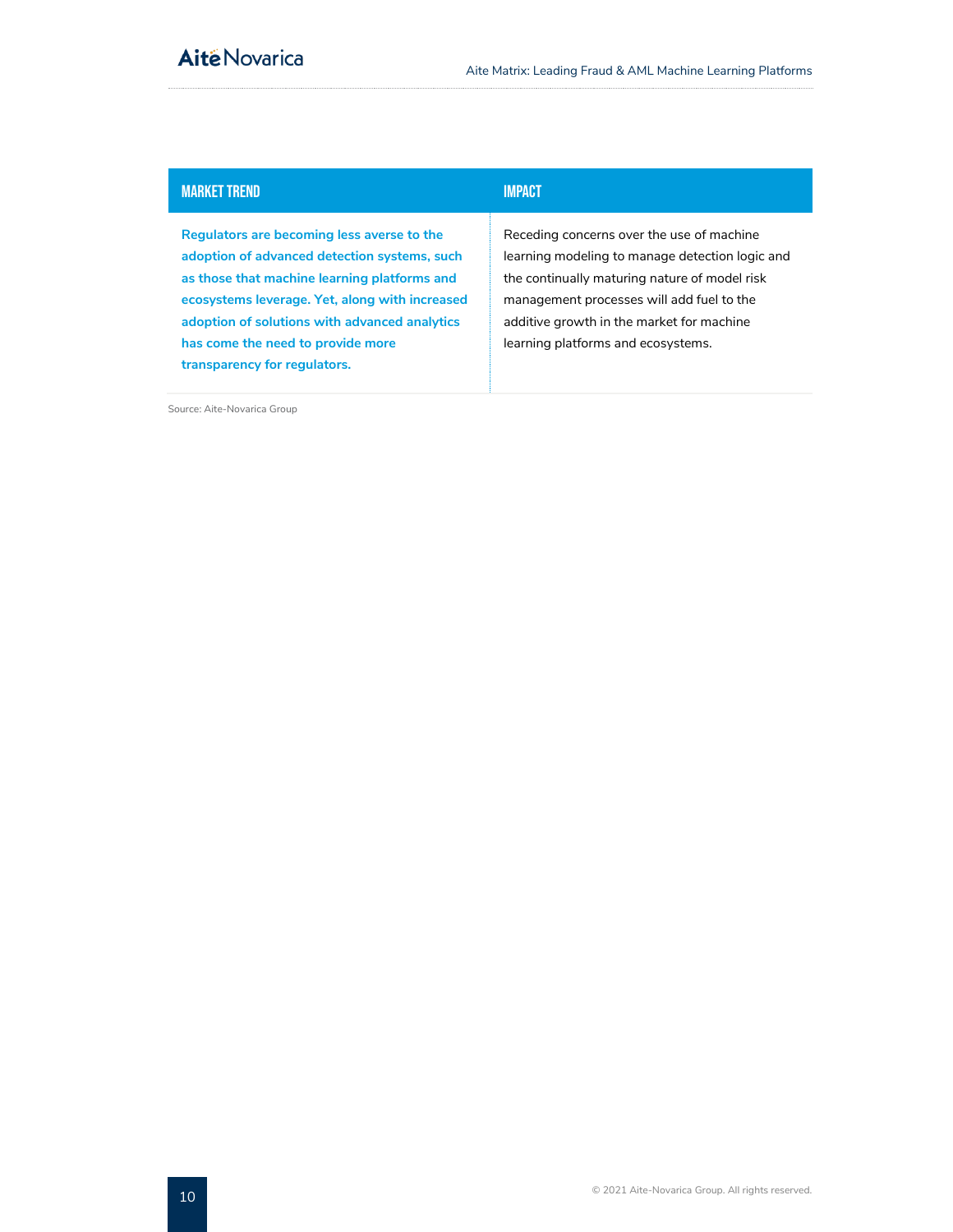# <span id="page-11-0"></span>**KEY STATISTICS**

This section provides information and analysis on key market statistics related to the fraud and AML machine learning platform vendor market.<sup>1</sup>

# <span id="page-11-1"></span>Annual revenue estimates analysis

The vendors that provide machine-learning-enabling platforms consist of both long-time established market incumbents and relatively new entrants. Well-established providers have strong client bases, robust revenue streams, and financial strength. Many of these companies are publicly owned enterprises generating annual revenue substantially over US\$50 million. Compared to their more established peers, new enterprises generate lower annual revenue but they are penetrating the market, including neobanks, fintech companies, merchants and enterprises outside the financial industry.

In 2019, when Aite-Novarica Group last completed this vendor evaluation, half of the vendors evaluated earned more than US\$50 million in revenue per year. In 2021, with the accelerated growth of the market, two-thirds of the vendors evaluated earn more than US\$50 million in revenue per year. Long-time firms such as SAS generate significantly more (Figure 1).

<sup>1</sup> The key statistics within this section relate to the 12 vendors that participated in the Aite Matrix; however, one vendor opted out before the completion of the evaluation.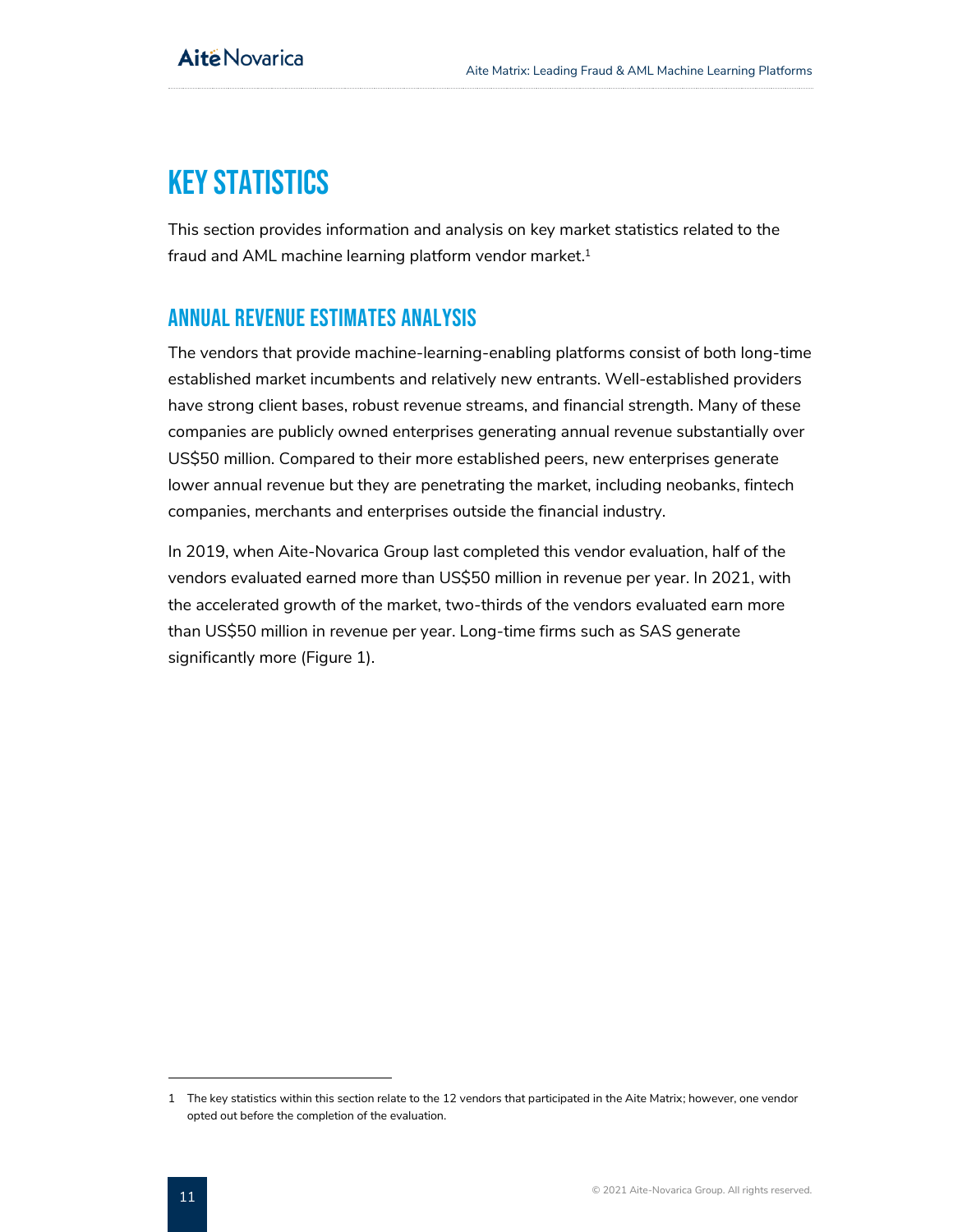

#### <span id="page-12-1"></span>**FIGURE 1: ANNUAL REVENUE ESTIMATES ANALYSIS**

# <span id="page-12-0"></span>PROFITABILITY ANALYSIS

More than half of the participating vendors (58%) generate a profit. Many with negative profitably are relatively new enterprises that continue to invest significantly in R&D (Figure 2). It is interesting to note that nine of the 12 participating vendors generate more than 50% of their annual revenue from machine learning solutions.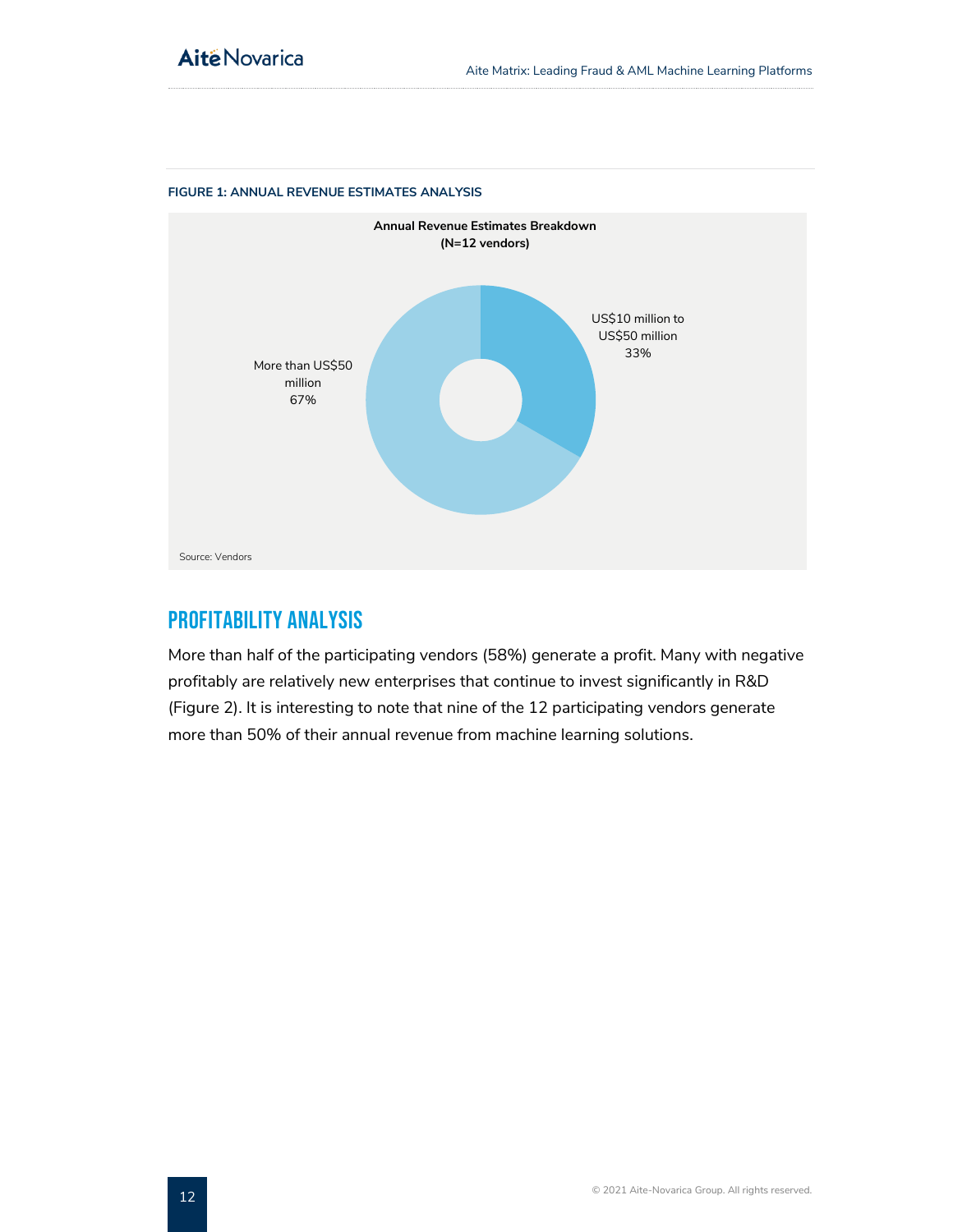

#### <span id="page-13-1"></span>**FIGURE 2: PROFITABILITY ANALYSIS**

# <span id="page-13-0"></span>Growth Rate Analysis

All participating providers reported as growing. Half increased annual revenue by more than 15%, and the remaining segment's growth rate was evenly split between less than 10% and between 10% and 15% (Figure 3). These figures illustrate the expanding appetite among financial crime executives to leverage machine learning capabilities inside and outside of North America and Europe and beyond the traditional financial services industry—and the growing opportunities within the overall fraud and AML machine learning solution market.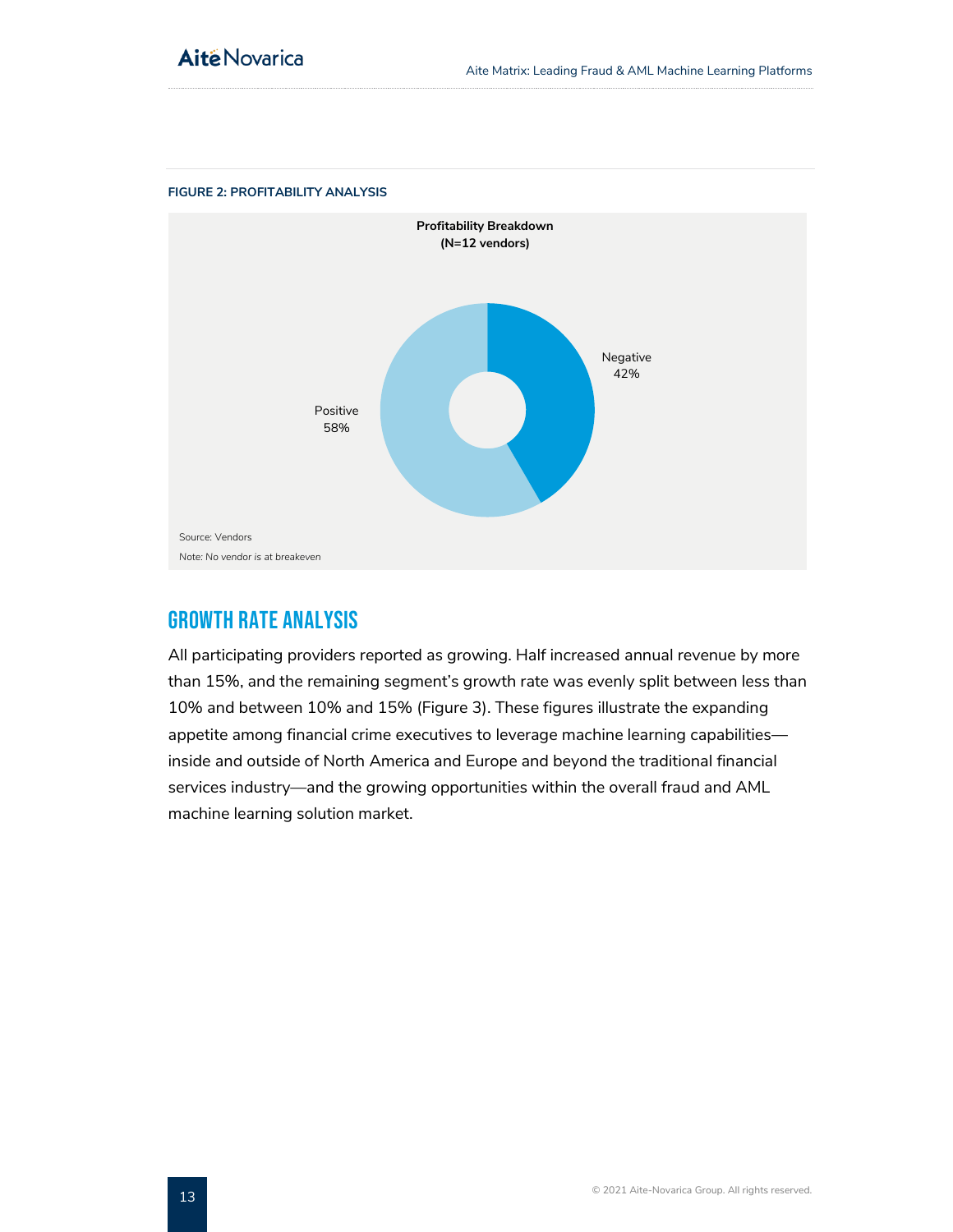

#### <span id="page-14-1"></span>**FIGURE 3: GROWTH RATE ANALYSIS**

# <span id="page-14-0"></span>R&D INVESTMENT ANALYSIS

As firms inside the financial services industry demand better tools and data to meet increasing financial crime threats and intensifying regulatory expectations as well as more effectively tackle the ongoing business and operational challenges, vendors are continuing to invest substantially in their product suites and to expand their capabilities, functionality, and features. Otherwise, they would fall behind their competition. The vast majority of vendors (83%) in the space invest more than 15% of their revenue in ongoing R&D (Figure 4). Those vendors that fall below 15% tend to be larger vendors that have higher levels of annual revenue, thus making it harder to hit the higher percentages of revenue invested in R&D.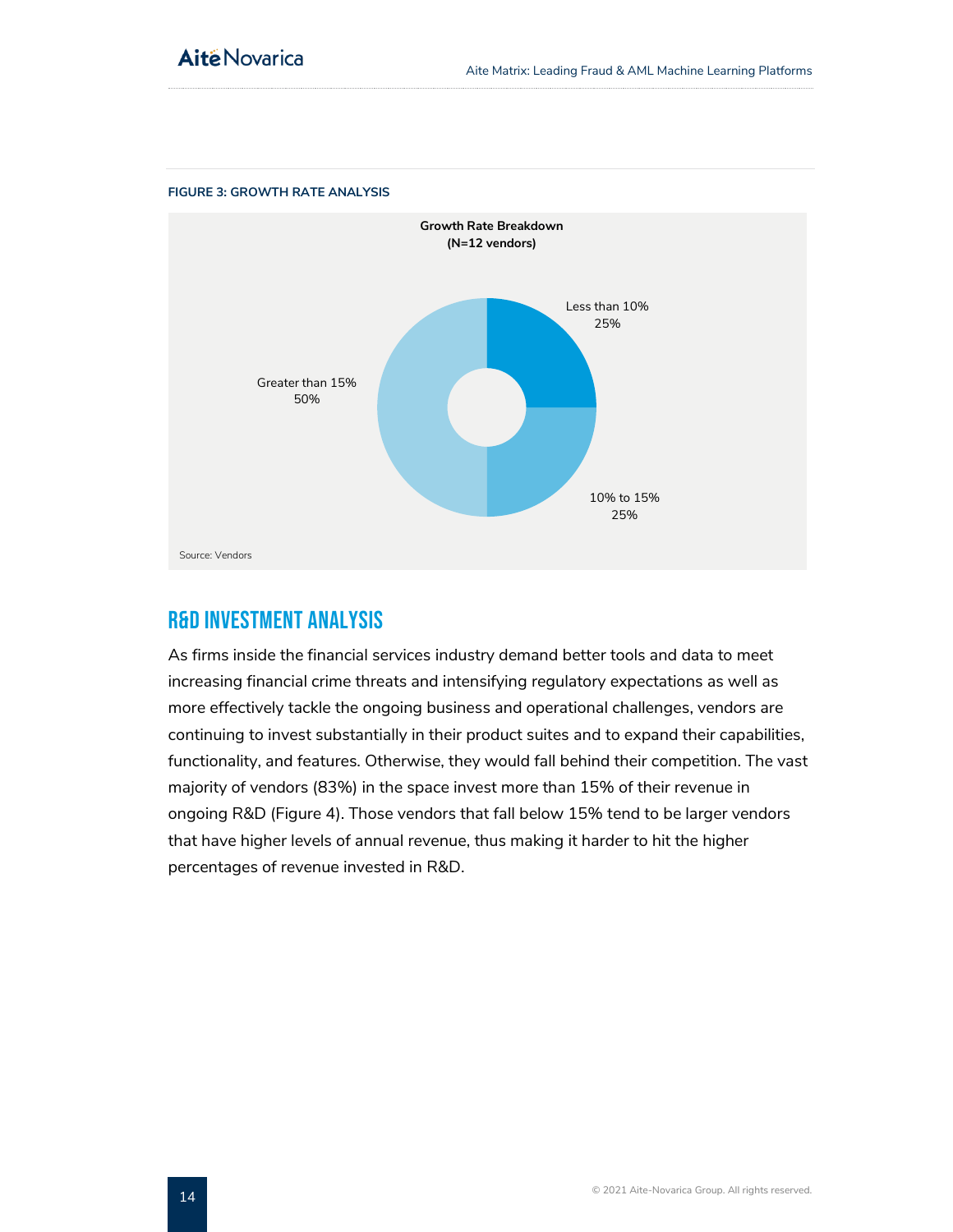

#### <span id="page-15-1"></span>**FIGURE 4: R&D INVESTMENT ANALYSIS**

# <span id="page-15-0"></span>Machine Learning Production Installation Analysis

The machine learning production installation breakdown among the participating vendors illustrates that full machine learning model adoption for financial crime monitoring and detection is still in its early phase. Forty-one percent of the vendors report having a total of more than 100 machine learning model platform installations, with another 42% reporting 50 or fewer total installations (Figure 5). Yet installations are growing, as 42% report more than 10 average net new client wins for machine learning analytics production installations over the last three years, and 25% report between six and 10 net new wins over that same time period (Figure 6).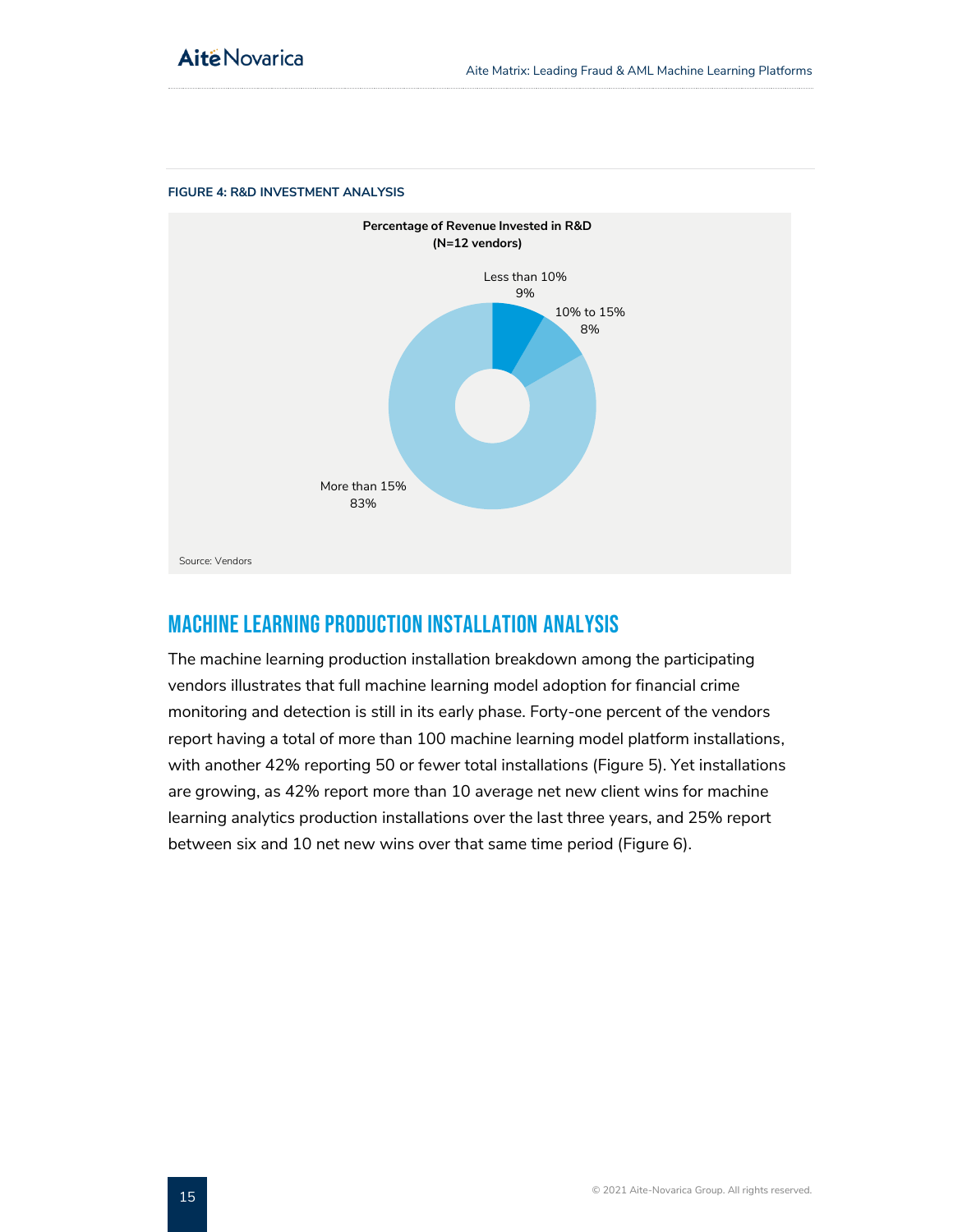

#### <span id="page-16-0"></span>**FIGURE 5: MACHINE LEARNING PRODUCTION INSTALLATION ANALYSIS**

<span id="page-16-1"></span>**FIGURE 6: AVERAGE NET NEW CLIENT WINS FOR MACHINE LEARNING ANALYTICS PRODUCTION** 



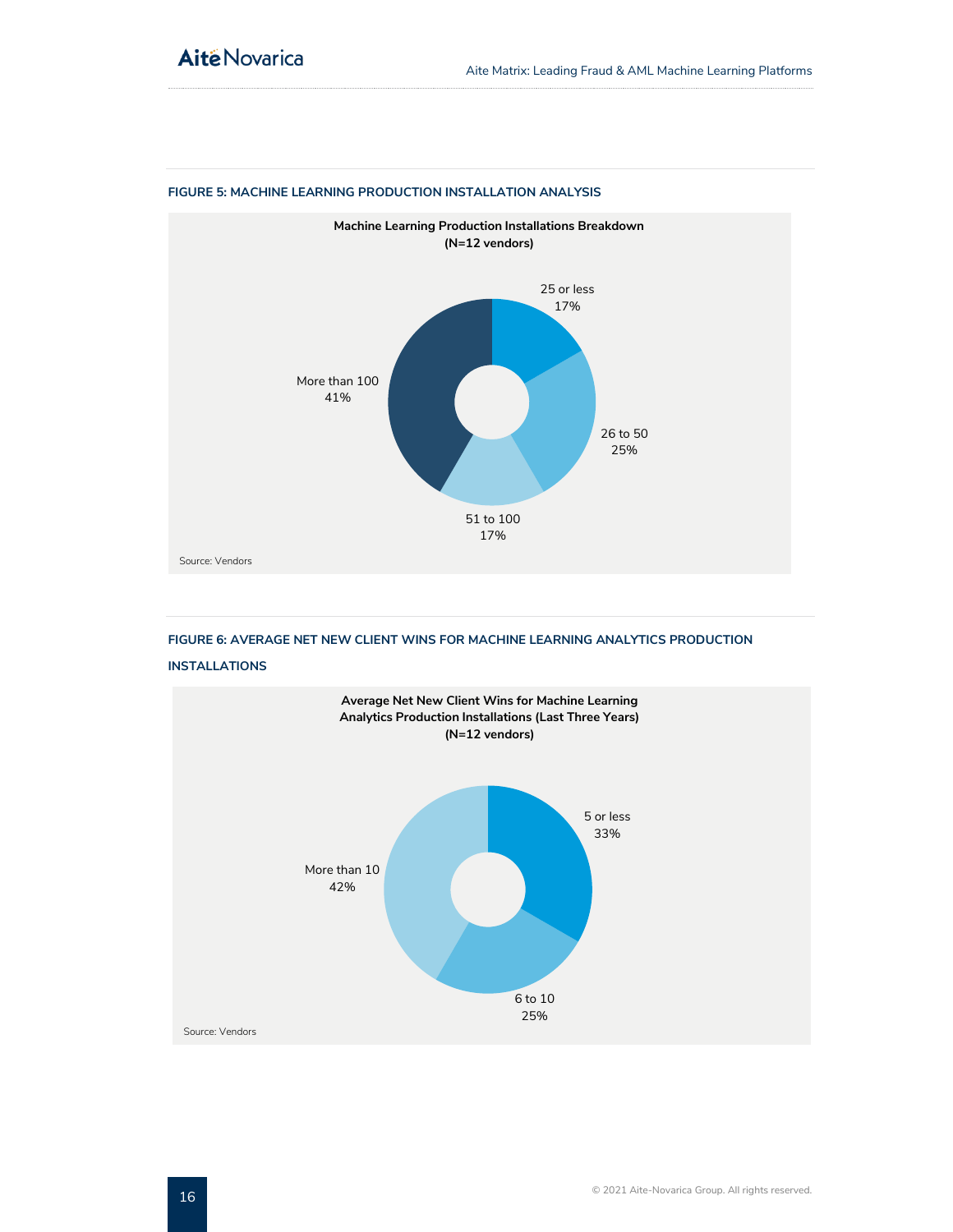# <span id="page-17-0"></span>deployment options analysis

Historically, financial crime units have been reticent to embrace cloud-based deployments, particularly due to concerns over data security, latency, and customization capabilities. In 2019, more than 70% of deployments were on-premises. However, that trend is changing quickly. Executives are becoming more comfortable with cloud and vendor-hosted options with the promise of facilitated integration, increased scalability and flexibility, multitenancy, and lower operational expense. As reflected in Figure 7, only 32% of deployments reported in this vendor evaluation were on-premises, with the remaining either hosted (36%) or on a private/hybrid cloud (32%).

<span id="page-17-1"></span>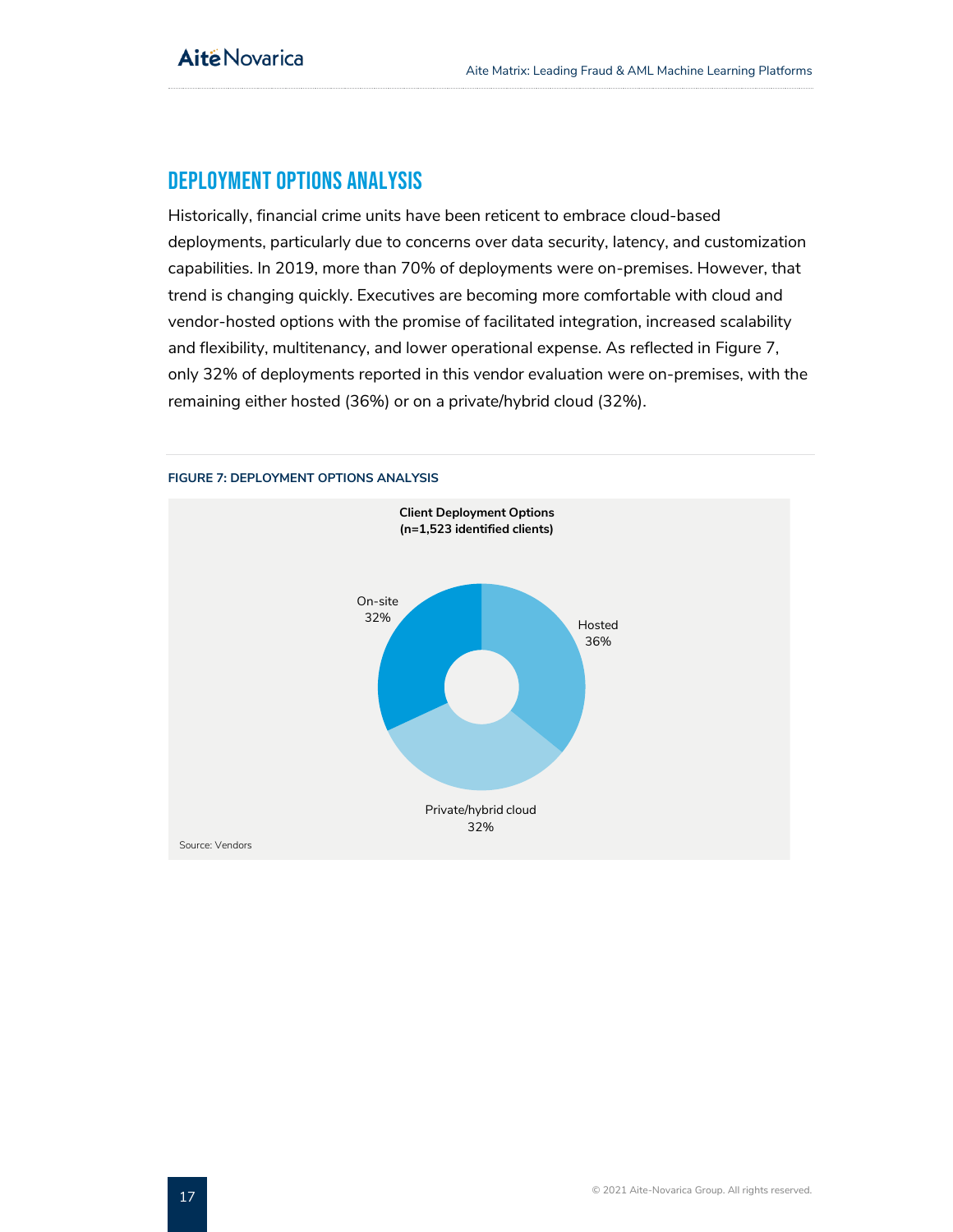# <span id="page-18-0"></span>Aite Matrix evaluation

This section breaks down the individual Aite Matrix components, drawing out the vendors that are strong in each area and how they are differentiated in the market.

# <span id="page-18-1"></span>The Aite Matrix components analysis

Figure 8 provides an overview of how each vendor scored in the various areas of importance. Each vendor is rated, in part, based on its own data provided when responding to the RFI distributed by Aite-Novarica Group as well as on product demos and follow-up discussions as part of the Aite Matrix process. Ratings are also driven by the reference customers of the examined vendors, along with analyst knowledge of the space, to support a multidimensional rating.



#### <span id="page-18-2"></span>**FIGURE 8: AITE MATRIX COMPONENTS ANALYSIS BY HEAT MAP**

## **Vendor Stability**

Rapidly growing and ultra-competitive, the fraud and AML machine learning platform market consist of both long-established market incumbents and relatively new entrants. Well-established providers have strong client bases, robust revenue streams, and financial strength. Many of these companies are publicly owned enterprises generating annual revenue substantially over US\$50 million. Not surprisingly, many of these providers profiled in this report scored well for vendor stability.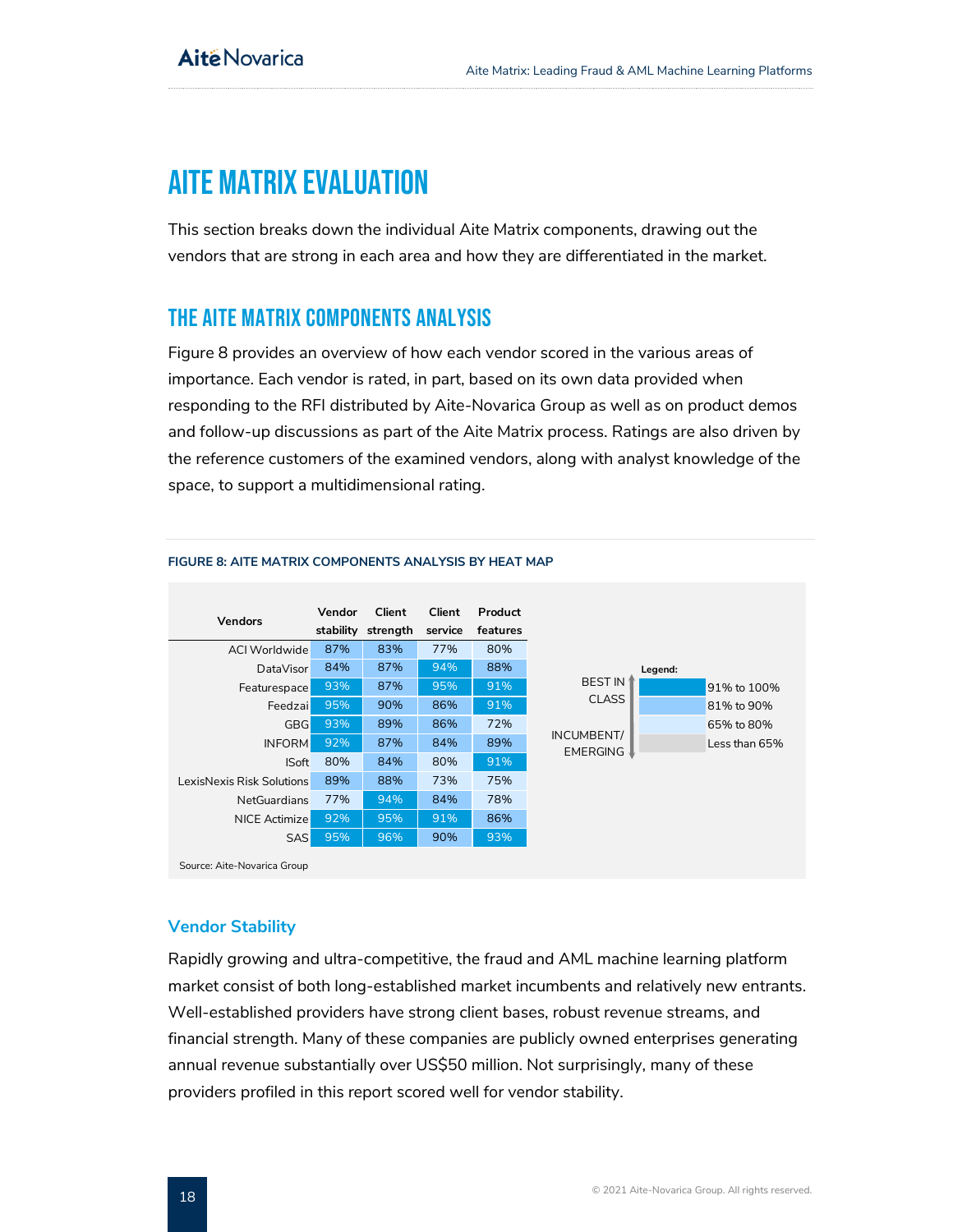Compared to their more established peers, new enterprises generate lower annual revenue, but they are penetrating the market, including neobanks, fintech companies, merchants, and enterprises outside the financial industry. Note that several new ventures have emerged that are making significant penetrations within the market by offering robust capabilities and data science expertise, along with strong and committed management teams and superior customer service.

SAS is among the vendors with the highest scores in this category. Profitability and corporate financial stability (a varied range of products contributing revenue) all contribute to strong performance in this category.

#### **Client Strength**

SAS scored in the best-in-class range for client strength. Key scoring drivers in this category include the total number of machine learning instances in production, client retention rate, and client reference checks on the vendor's reputation in the market.

### **Client Service**

Strong client service has become a must to achieve customer satisfaction and demonstrate how committed a vendor is to the concept of ensuring that its customers receive the highest standard of products and services. Financial crime compliance executives often expect vendors to become strategic partners—collaborating and guiding them on near-term and long-term technology adoption. Customers continue to seek greater visibility into and enhanced documentation on current product changes as well as future product development. Customers expect quick resolution of defects and issues as well as continual advancements on design, usability, functionality, and performance.

SAS achieved high marks in this category. Client ratings of the vendor's service and support, responsiveness, ability to deliver on promises, and cost-to-value ratios were the primary drivers of the ratings in this category, along with the vendor's position on key support items, such as providing 24/7 support, having a dedicated point of contact, facilitating customer advisory boards, and offering global/localized support.

For many vendors, the overall scores indicate that client service remains a huge opportunity to achieve a competitive advantage, especially as the competition among solutions continues to escalate.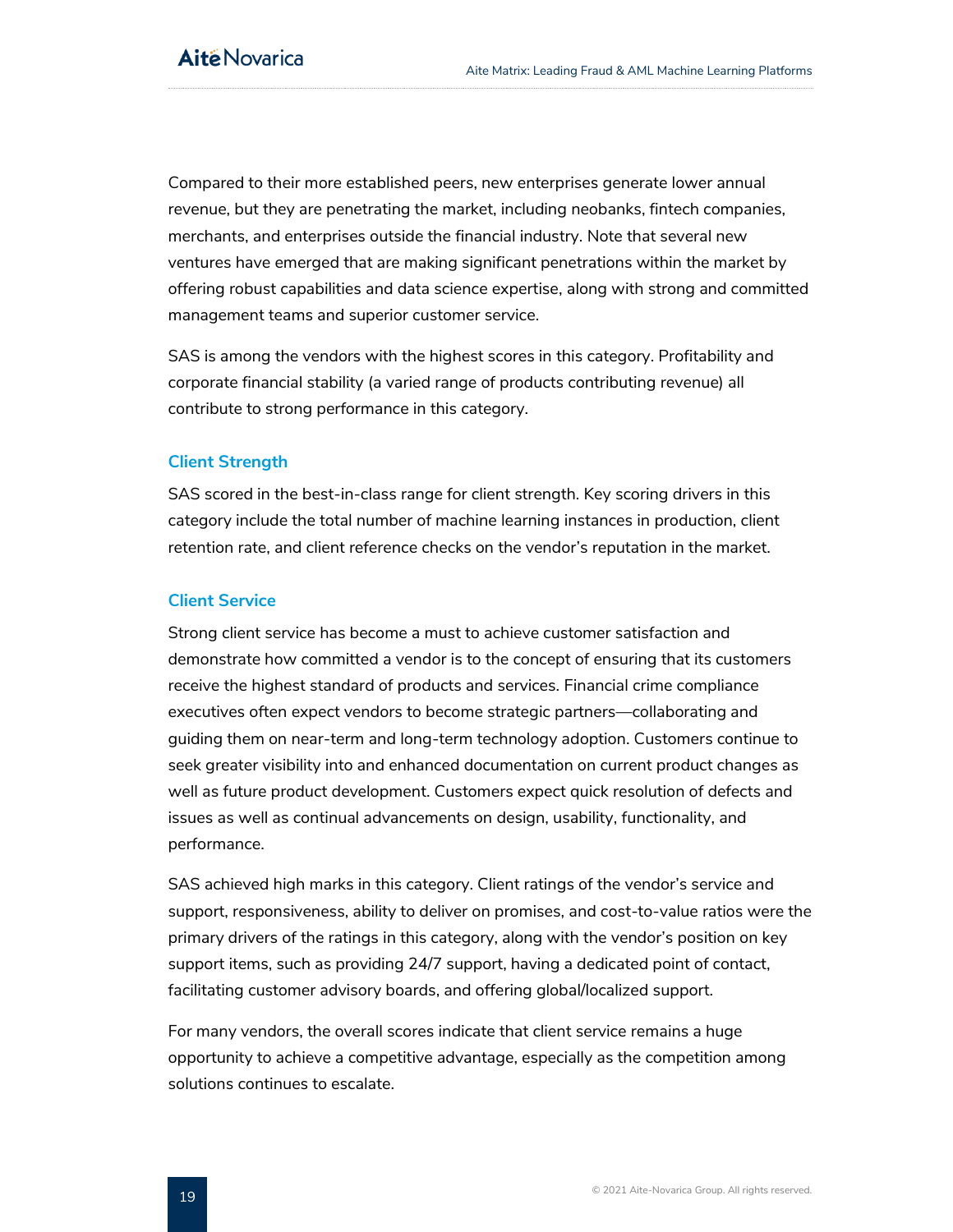## **Product Features**

Today's financial crime machine learning platforms are expected to enable sophisticated rule and model development, testing, validation, and deployment. Bringing a more integrated AI approach, leading solutions enable an agile orchestration of machine learning techniques and facilitate integration across disparate systems and data sources:

- Solutions should enable and support a diverse repository of both supervised and unsupervised modeling approaches, as well as multiple languages, techniques, and libraries. By investing significantly in R&D, leading vendors continually augment their portfolio of machine learning algorithms and modeling capabilities.
- To ensure quality model performance and minimize and prevent model deterioration, continuous learning capabilities are embedded to automatically retrain, tune, and deploy models when degradation is detected.
- Capabilities for ingesting, wrangling, aggregating, and enriching data are a must; doing them exceptionally well is a major differentiator.
- Solutions must also be able to clearly articulate how financial crime detection schemas operate and mitigate evolving financial crime risk. Extensive documentation, record-keeping, and audit trails are table stakes.
- A key differentiator among platforms is the nature, breadth, and depth of intelligent automation embedded across the product suite.
- Some vendors complete their offerings with rich data sets and risk and identity intelligence.
- Many solutions enable citizen data scientists and other business users to design, write, build, test, and deploy machine learning models, without significant data science expertise. Robust UIs, guided workflows, drag-and-drop tools, and reporting capabilities empower users with full control of the end-to-end model development process.

<span id="page-20-0"></span>SAS edged out the rest with the highest score in this category.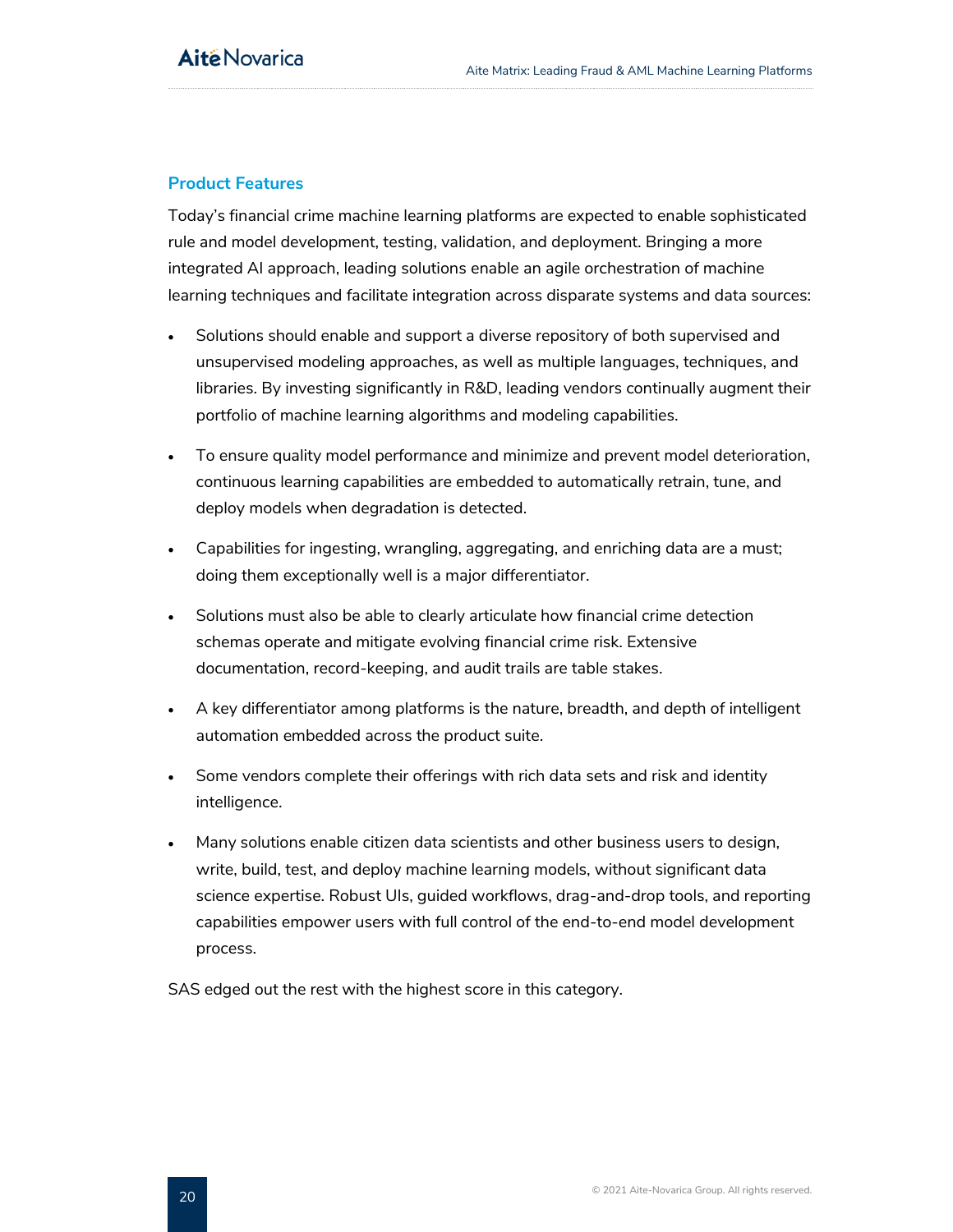# The Aite Matrix recognition

To recap, the final results of the Aite Matrix recognition are driven by three major factors:

- Vendor-provided information based on Aite-Novarica Group's detailed Aite Matrix RFI document
- Participating vendors' client reference feedback or feedback sourced independently by Aite-Novarica Group
- Analysis based on market knowledge and product demos provided by participating vendors

Figure 9 represents the final Aite Matrix evaluation, highlighting the leading vendors in the market.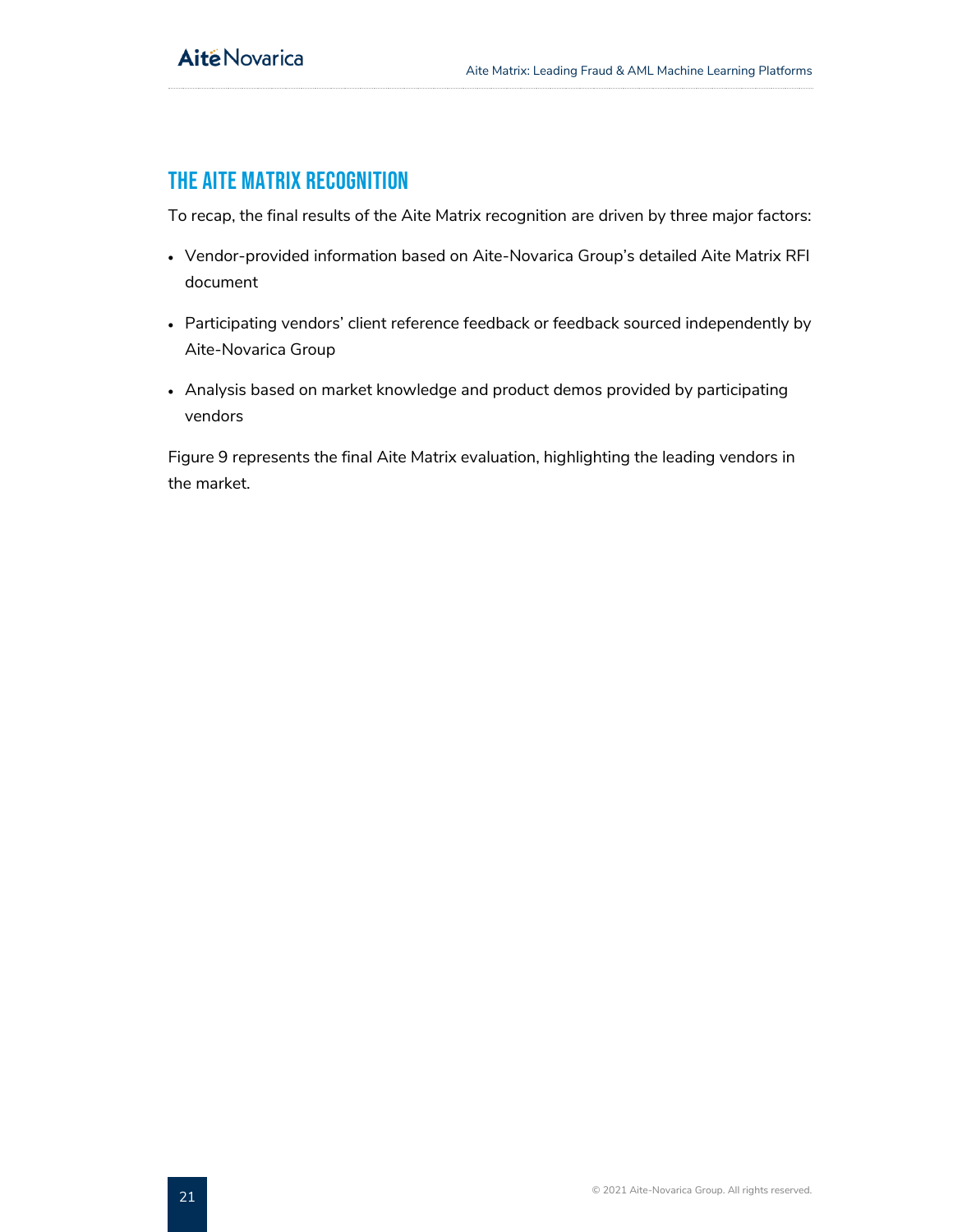

#### <span id="page-22-0"></span>**FIGURE 9: FRAUD AND AML MACHINE LEARNING PLATFORM AITE MATRIX**

#### **Best-in-Class Vendor: SAS**

SAS provides a cohesive, open, elastic, and scalable platform that enables highperforming advanced analytics, machine learning model development and deployment, and real-time decisioning across a diverse set of fraud and AML use cases. The SAS platform supports the end-to-end data mining process and empowers a simple, powerful, and automated engine to handle tasks across the analytics life cycle from data engineering to model development, visualization, and deployment, to ongoing monitoring and optimization.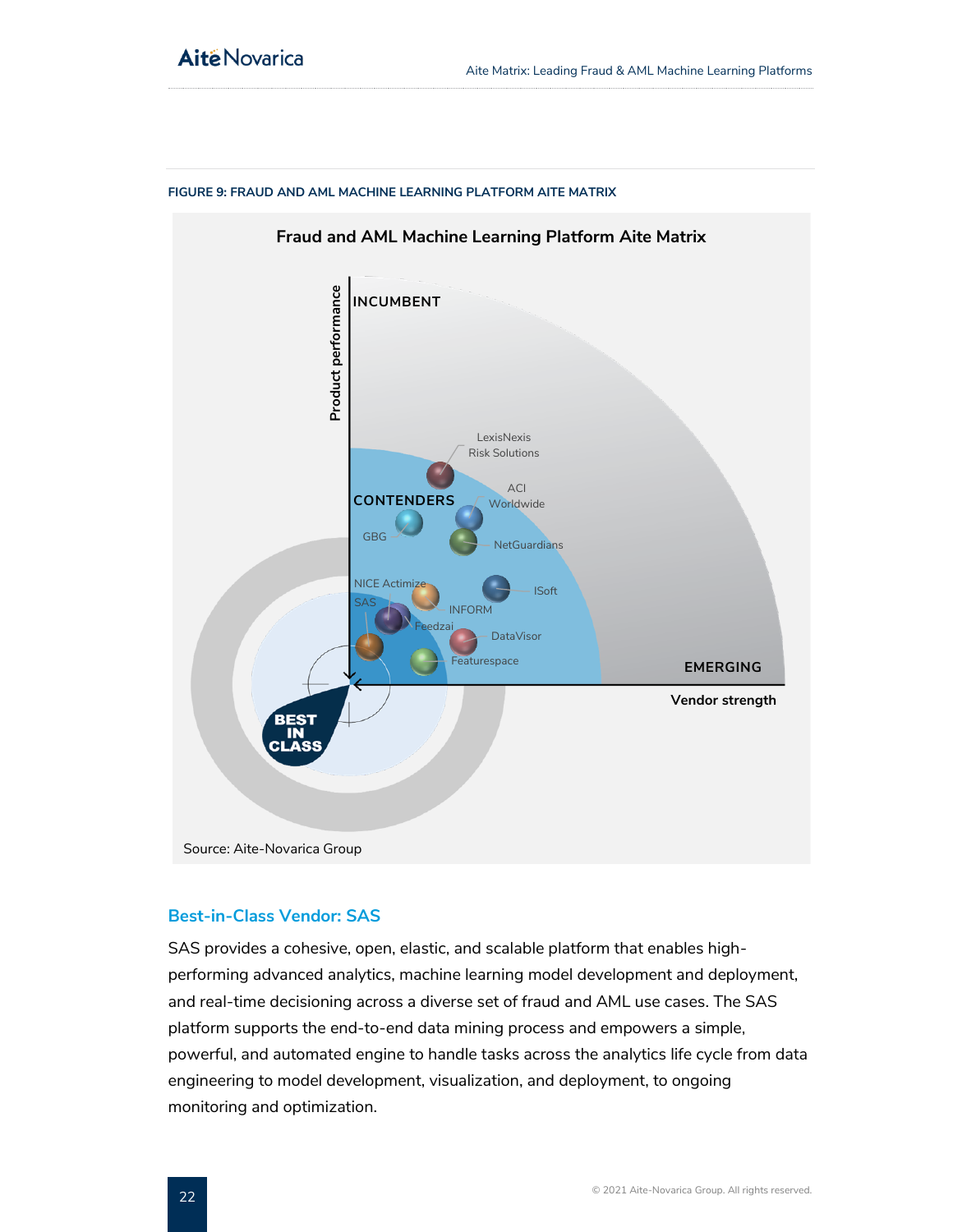# <span id="page-23-0"></span>Best in Class: SAS

Founded in 1976, SAS has been a long-standing leader of risk and data analytics for over 45 years. With customers in over 145 countries, SAS provides solutions and services focusing on customer intelligence, risk management, fraud prevention, and AML compliance. SAS' financial crimes solutions use advanced data analytics to monitor payments, nonmonetary transactions, and events, enabling businesses to identify and respond to unwanted and suspicious behavior in real time. Privately owned, SAS is dedicated to a company culture that emphasizes being a good corporate citizen.

## **Aite-Novarica Group's Take**

Through its Financial Crimes Analytics solution, SAS aspires to build an enterprise decisioning platform that can solve a diverse array of fraud and AML problems and deliver actionable insights along the customer journey. Leveraging SAS Viya, an elastic and scalable cloud platform, the SAS Financial Crimes Analytics solution serves as a cohesive, open, high-performance platform for integrating advanced analytics and opensource languages with flexible deployment options. It is designed to provide robust endto-end analytics life cycle support from data engineering to model development, visualization, and deployment, to ongoing monitoring and optimization.

It is an environment that can be used to build machine learning algorithms (supervised and unsupervised), such as clustering, Random Forest, logistic regressions, neural networks, deep learning, gradient boosting, and Bayesian kriging. SAS Financial Crimes Analytics provides a simple, powerful, and automated way to handle all tasks in the analytics life cycle. The SAS Financial Crimes Analytics solution enables significant outof-the-box machine learning applications as well as automated ML. While providing robust model explainability and interpretability across the end-to-end model management and governance process, the SAS Financial Crimes Analytics solution can deliver high model performance by continuous model monitoring as well as identifying when models require retraining.

The SAS Financial Crimes Analytics solution empowers analytics team members of all skill levels with a simple, powerful, and automated way to handle all tasks in the advanced analytics life cycle. By supporting multiple use cases, the SAS Financial Crimes Analytics solution can support those firms wanting to replace existing financial crime systems as well as those looking to supplement and augment their current systems. SAS' adaptive learning capability enables clients' data scientists or data analysts to build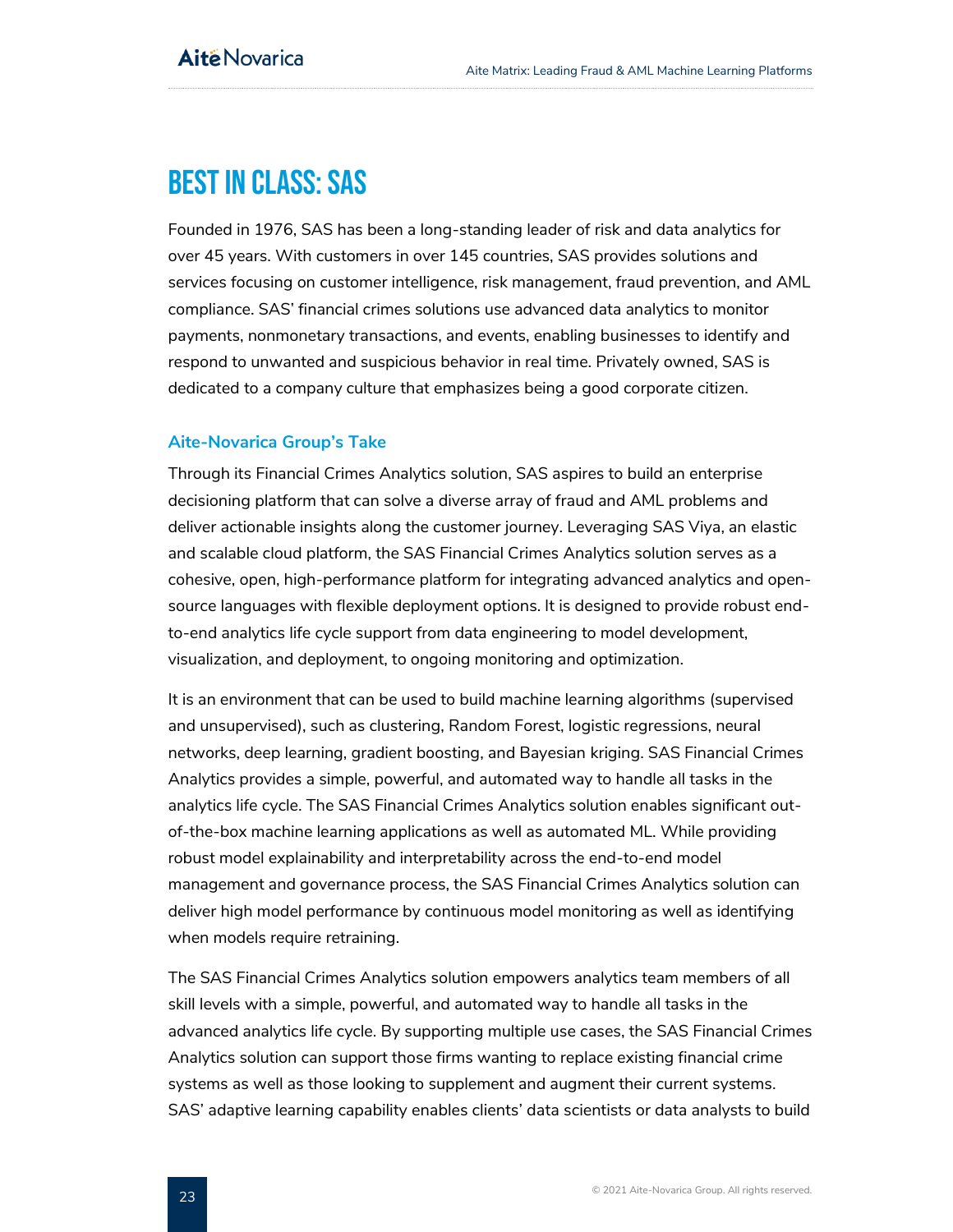custom machine learning models themselves. The solution provides a suite that helps with feature identification and creation of machine learning models using a variety of algorithms, then facilitates side-by-side comparisons of model performance using the client's historical data.

In-market use cases for SAS' machine learning models include application and identity fraud, payment fraud (these support functions such as scoring for risk identification and mitigation), dynamic segmentation, scenario replacement, alert scoring for prioritization, and hibernation.

## **Basic Firm and Product Information**

- **Headquarters:** Cary, North Carolina
- **Founded in:** 1976
- **Number of employees:** 13,939
- **Ownership: Privately owned**
- **Global business footprint:** The company has offices in the U.S., Canada, Europe, the Asia-Pacific, Latin America, the Middle East, and Africa.
- **Key product names:** SAS Financial Crimes Analytics
- **Target customer base:** FIs, issuing processors, acquiring processors, and merchants
- **Number of machine learning clients:** 120
- **Global footprint:** The company has clients all around the world.
- **Modeling:**
	- Canned and custom models
	- Vendor-developed and maintained models
	- Support for import of external models
	- Up to 50,000 transactions per second supported
	- Automated feature generation functionality
- **Implementation options:** On-site and cloud
- **Product version frequency schedule:** Minor releases are published quarterly, and major releases are published annually.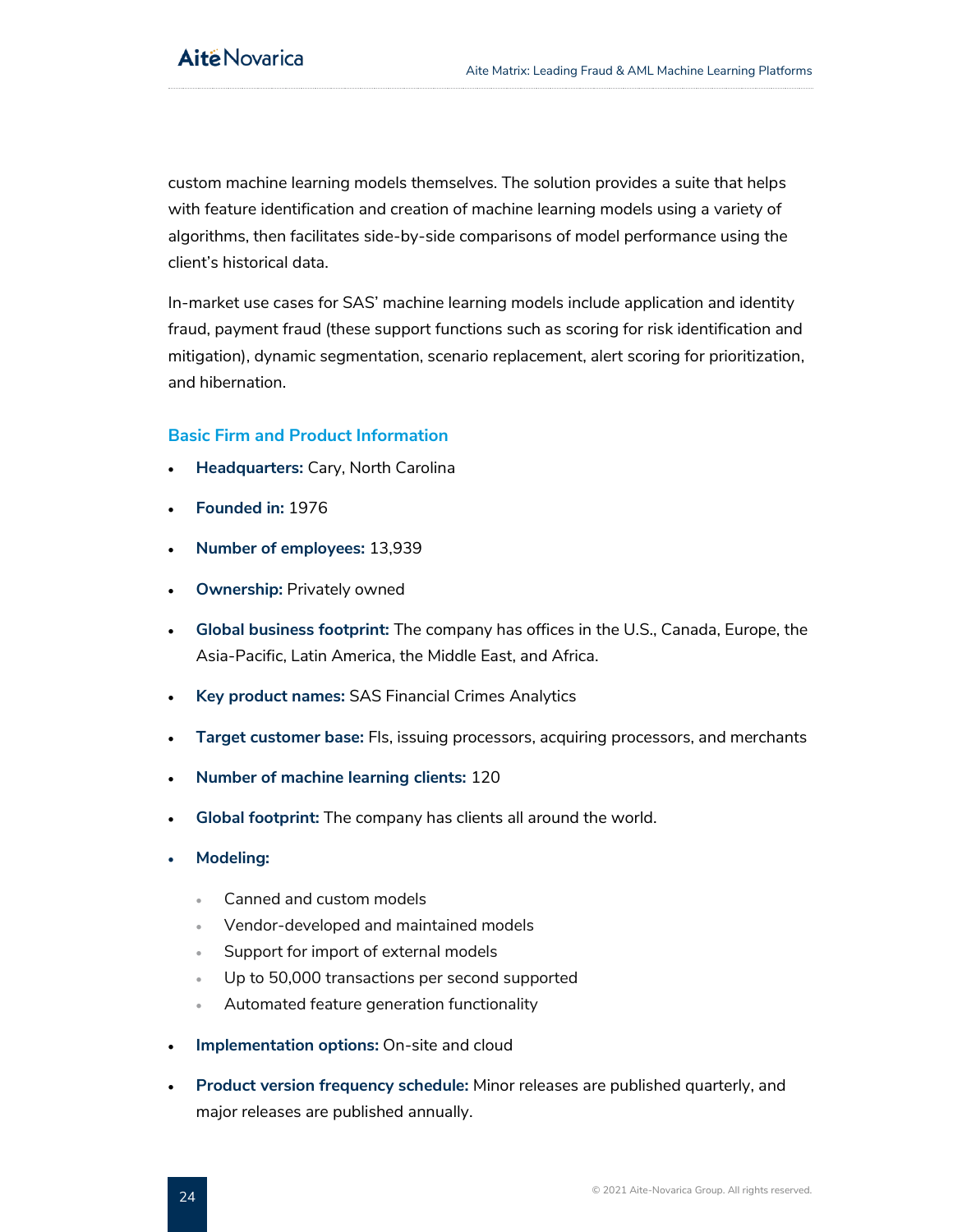- **Pricing structure:** Pricing is based on a tiered approach tied to a firm's total assets. An additional fee may be charged for custom model development services and support.
- **Percentage of revenue invested in R&D:** More than 15%

## **Key Features and Functionality Based on Product Demo**

- Leveraging Jupyter Notebooks, users can access SAS analytics and employ coding interfaces, visual interfaces, or open-source languages.
- Low-code/no-code UI supports the end-to-end data mining and machine learning development process.
- The workflow manager component enables solution users to test and compare analytical models with a web-based interface that supports ongoing model performance, efficiency, and governance.
- Leveraging a behavior-based approach, unsupervised techniques define and segment different customer groups, enabling different thresholds under transaction monitoring scenarios for each customer group.
- Auto-tuning can be used to automatically adjust the hyperparameters to the best values. SAS hyperparameter tuning minimizes or maximizes the chosen objective function primarily by using the preferred method that includes genetic algorithms, grid search, random sampling, Latin hypercube sampling, or Bayesian kriging.
- By aggregating alerts together, the solution can continually risk rate customer behavior to target the riskiest activities.
- Using a combination of visual interpretability reports and explanations in simple language from embedded natural language generation capabilities, the SAS Financial Crimes Analytics solution ensures transparency with explainable AI and machine learning models. For increased model efficiency, the solution integrates model retraining within the model pipeline processing environment.
- The SAS Business Orchestration Services platform can act as a central platform for integrating, managing, and designing complex and real-time strategies with internal and external data as well as third-party service providers.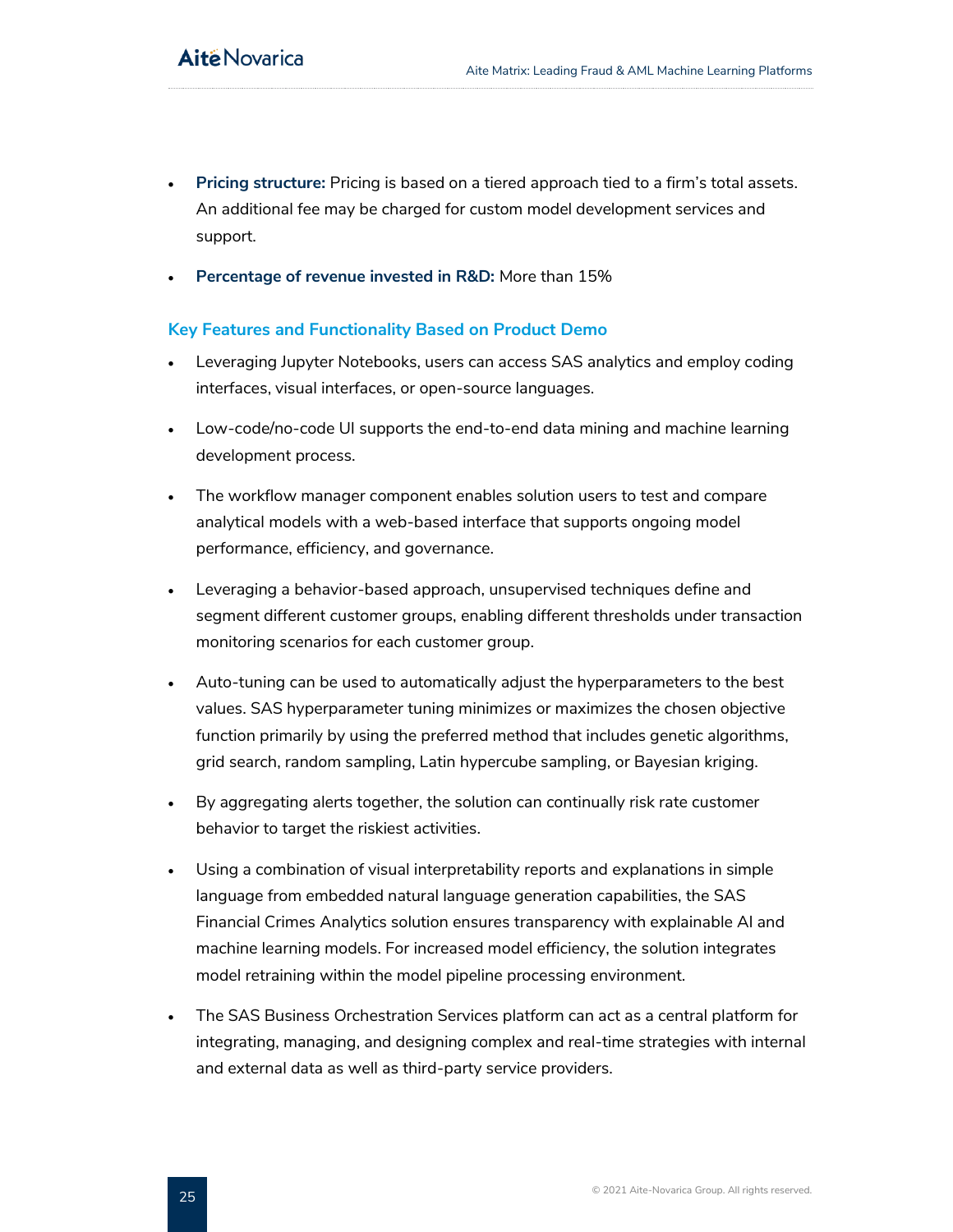• Out-of-the-box entity resolution capabilities facilitate creation of single customer views from disparate data sources.

## **Top Three Strategic Product Initiatives Over the Past 12 to 18 Months**

- To improve advanced analytics (with a focus on digital and merchant use cases), integrated more data sources (e.g., device and behavior information) for session and authentication monitoring (including identity fraud)
- To enhance analyst and user experience, updated the capabilities for forensic searches and discovery, authoring, alert triage, and distribution to mobile experiences
- Enhanced exploration, KPI dashboards, and operational management through elevated visualizations and user interfacing

## **Top Three Strategic Product Initiatives in the Next 12 to 18 Months**

- The vendor will increase integration of machine learning capabilities (e.g., dynamic alert scoring, behavior monitoring, dynamic segmentation, and automated triage). SAS will emphasize the administration and management of the model life cycle within its Financial Crimes Analytics solution.
- It will increase integration of robotic processing automation to drive efficiency in operations, including automated data collection, adaptive workflows, NLP, NLG, and visualization.
- It will implement choice and control strategies to deploy SAS Financial Crimes Analytics in a cloud-native architecture that consumes open-source analytics and leverages containers.

## **Client Feedback**

SAS continues to bring a strong reputation for advanced analytics, and client references are complimentary of the strength of the management team as well as SAS' reputation in the market. One bank client noted that SAS is always available and accessible, especially when issues and challenges arise, and its advisory and support services are of the highest quality.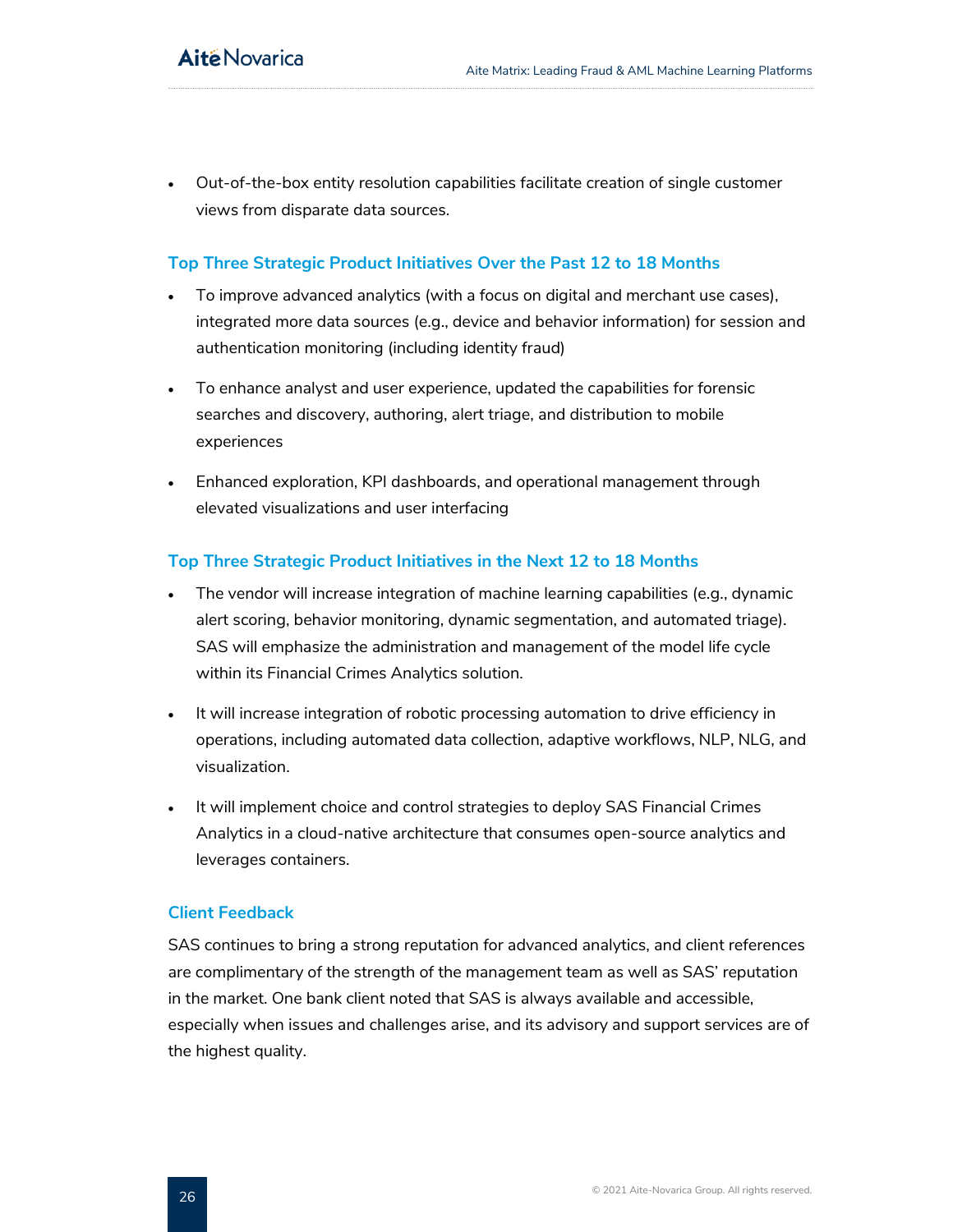Clients are pleased with solution performance and ease of integration with existing technology ecosystems. One bank client complimented SAS' robust platform, which facilitates all required AML model risk governance and testing mandates, as well as its very transparent infrastructure, which is able to document all change management across all environments in a single environment. Another bank client has introduced dynamic segmentation, alert risk scoring, and hibernation into its AML transaction monitoring program. Customized to fit the bank's needs and requirements, deployment reduced false positive alerts as well as optimized investigation practices. Another client commended the SAS predictive risk score for new fraud trends and patterns and transaction processing power.

<span id="page-27-0"></span>Table C displays SAS' strengths and improvement opportunities.

| <b>STRENGTHS</b>                        | <b>IMPROVEMENT OPPORTUNITIES</b>                                                                                 |
|-----------------------------------------|------------------------------------------------------------------------------------------------------------------|
| Superior model performance              | More real-time adaptive learning scoring                                                                         |
| Excellent support and advisory services | An improved UI (although the client expected that<br>enhanced functionality will come with a planned<br>upgrade) |
| Ease of implementation and integration  | Easier upgrade cycles, especially when attempting<br>to integrate new functionality                              |

#### **TABLE C: KEY STRENGTHS AND IMPROVEMENT OPPORTUNITIES—SAS**

Source: Aite-Novarica Group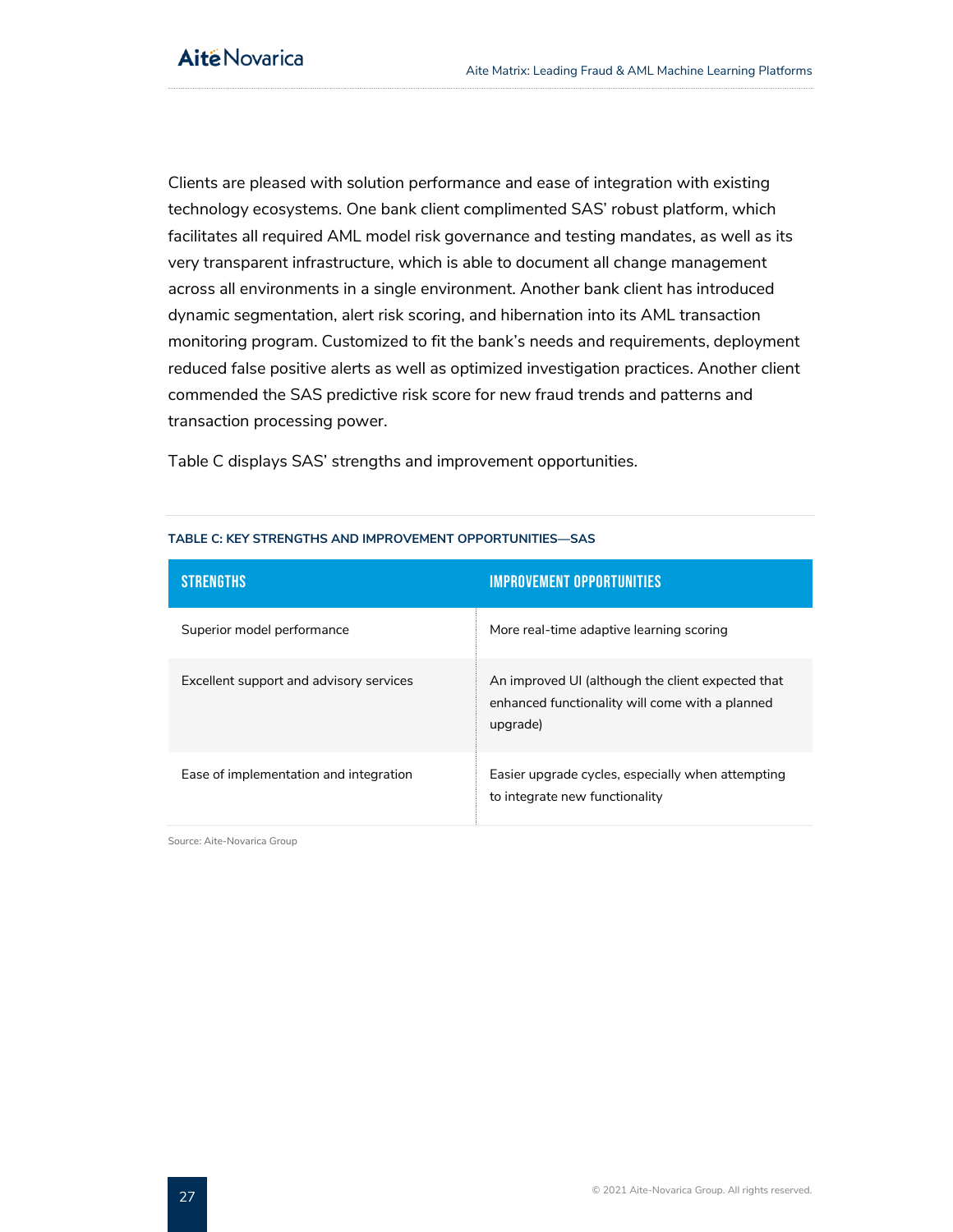# <span id="page-28-0"></span>**CONCLUSION**

Despite the variety of barriers to adoption that have kept many FIs' machine learning ambitions less than optimally realized, investment in these platforms has remained and is forecast to continue its robust growth. The benefits of applying machine learning risk models to fraud and AML use cases have created a thriving market that is only expected to grow as the dimensions and sophistication of criminal enterprises expand.

- Much benefit can be realized from the flexibility afforded by machine learning platforms, largely in terms of expansion into future use cases as well as their capacity to streamline and consolidate shared overlapping elements of the financial crime control framework.
- It's important that firms understand, as objectively and honestly as possible, their strategic approach to maturing their financial crime control framework. Firms must focus on the solution providers that are well-positioned to meet their particular needs and circumstances not only in the present but also in a manner that won't restrict the capacity and potential for developing and expanding into more robust analytical capabilities in the future.
- FIs must be cautious about overestimating the degree to which their data science capabilities will mature in such a way that will enable them to optimize the benefits of developing and deploying their own risk models as opposed to leveraging the capabilities and offerings provided by third-party solution providers.